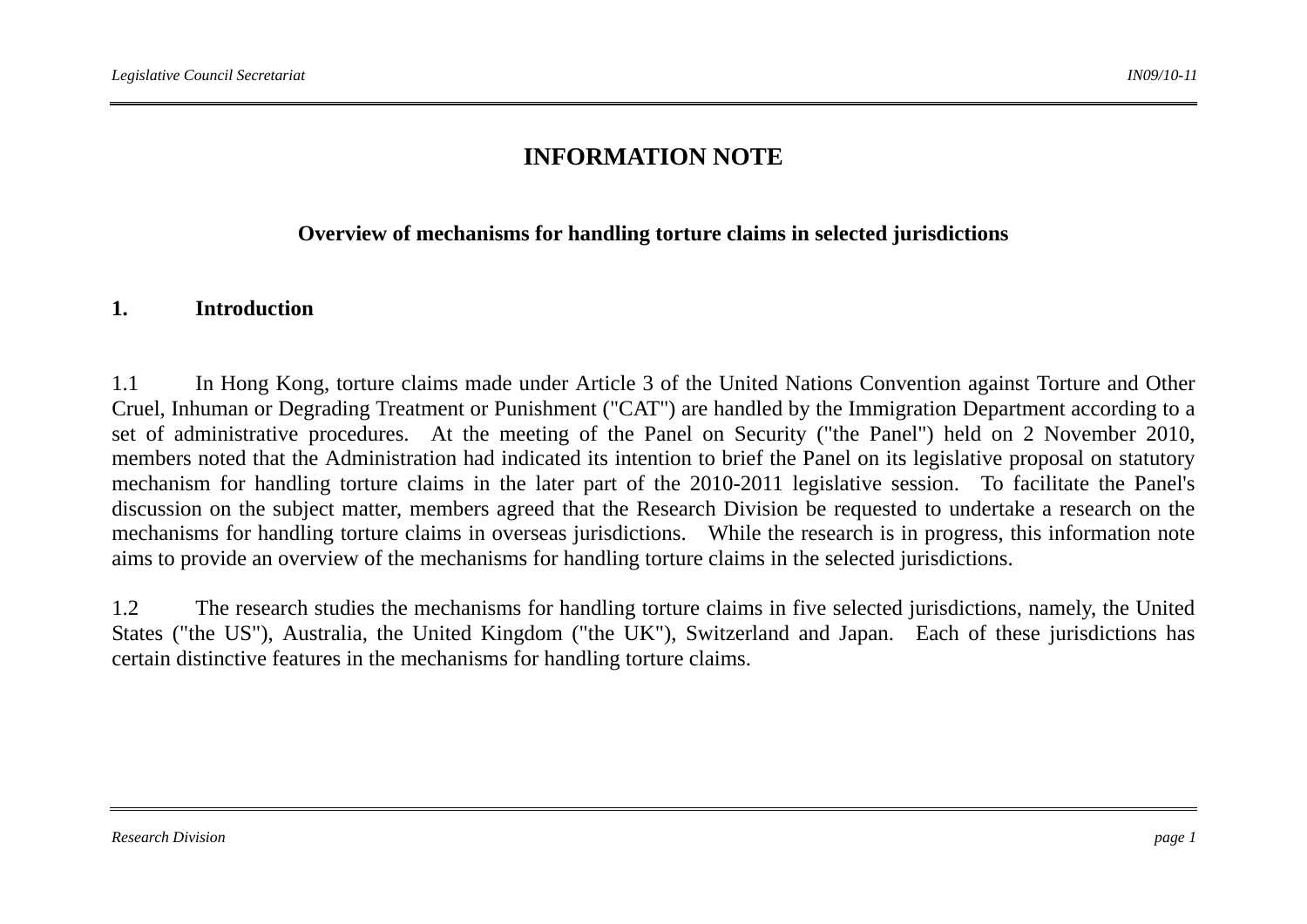1.3 It should be noted that in most of the overseas jurisdictions, torture claims are lodged under the refugee/asylum programme with "risk of torture" being a ground for lodging claims, and there is no separate mechanism for handling torture claims. The 1951 United Nations Convention relating to the Status of Refugees ("the Refugee Convention") forms the basis of the international refugee regime. Nevertheless, the Refugee Convention does not apply to Hong Kong. Although there are administrative procedures for assessing torture claims made under CAT in Hong Kong, the Administration has adopted a firm policy of not granting asylum.

1.4 The fundamental protection provided by the Refugee Convention is the prohibition on returning refugees to countries where they would face persecution. Article 33 of the Refugee Convention sets forth this principle of "non-refoulement" in that: "No contracting state shall expel or return ("refouler") a refugee in any manner whatsoever to the frontiers of territories where his life or freedom would be threatened on account of his race, religion, nationality, membership of a particular social group or political opinion." Nevertheless, the non-refoulement principle may not apply to refugees "whom there are reasonable grounds for regarding as a danger to the security of the country in which he is, or who, having been convicted by a final judgment of a particularly serious crime, constitutes a danger to the community of that country."

1.5 Article 3 of CAT prohibits return of a person to a country where he is likely to be subject to torture. It provides that "No state party shall expel, return ("refouler") or extradite a person to another state where there are substantial grounds for believing that he would be in danger of being subjected to torture." The non-refoulement principle is affirmed in CAT, which contains an absolute prohibition against torture. That is to say, unlike the non-refoulement provision of the Refugee Convention, the CAT prohibition on refoulement is not subject to any exceptions for criminality or national security, and thus may provide greater protection. The **Table** below covers the major features of the mechanisms for handling torture claims in the five selected jurisdictions.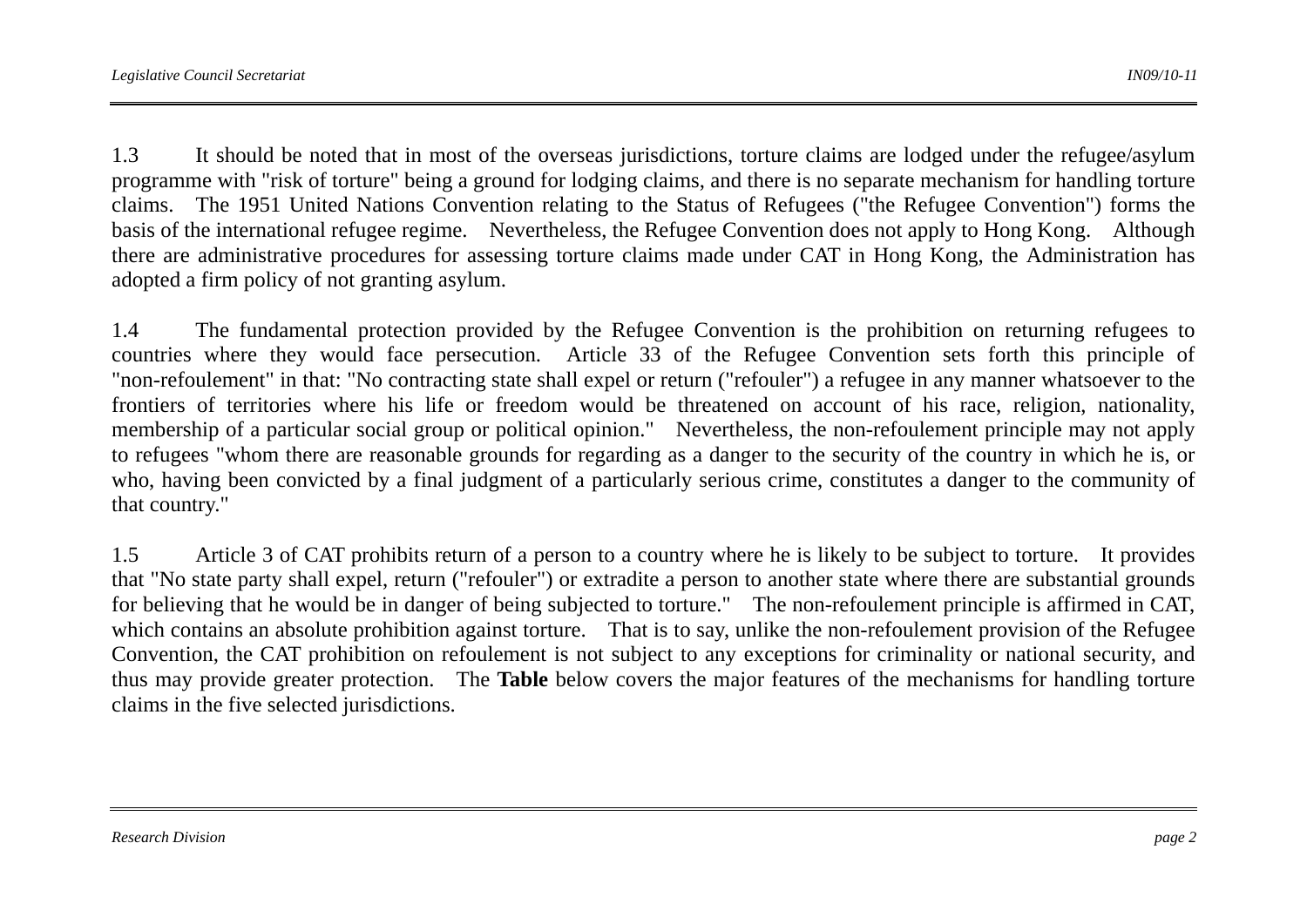|                                   | <b>The United States</b>                                                                                                                                                                                                                                                 | <b>Australia</b>                                                            | The United Kingdom                                                                                                             | <b>Switzerland</b>                                | Japan                                                                 |
|-----------------------------------|--------------------------------------------------------------------------------------------------------------------------------------------------------------------------------------------------------------------------------------------------------------------------|-----------------------------------------------------------------------------|--------------------------------------------------------------------------------------------------------------------------------|---------------------------------------------------|-----------------------------------------------------------------------|
| <b>Background</b>                 |                                                                                                                                                                                                                                                                          |                                                                             |                                                                                                                                |                                                   |                                                                       |
| Major<br>relevant<br>legislations | <i>Affairs</i><br>• Foreign<br>Reform<br>and<br>Restructuring<br>Act<br>of 1998;<br>Immigration<br>and<br><i>Nationality Act</i> ; and<br>Federal<br>Code<br>of<br>$\bullet$<br>Regulations.                                                                             | $\bullet$ Migration<br>Act 1958; and<br>• Migration<br>Regulations<br>1994. | <i>Nationality,</i><br>$\bullet$<br>Immigration<br>and<br>Asylum Act 2002;<br>and<br>Rights<br>Human<br>$\bullet$<br>Act 1998. | Asylum<br>Act<br>of 1998.                         | Immigration<br>Control<br>and<br>Refugee<br>Recognition<br>Act.       |
| Responsible<br>authorities        | • US Citizenship and Department<br><b>Immigration Services</b><br>("USCIS") under the<br>Department<br>of<br>Homeland<br>Security<br>$("DHS");$ and<br>Executive Office of<br>$\bullet$<br>Immigration Review<br>("EOIR") under the<br>Department of Justice<br>("DOJ"). | of<br>Immigration<br>and<br>Citizenship<br>("DIAC").                        | UK Border Agency<br>("UKBA")<br>of<br>the<br>Home Office.                                                                      | Federal<br>Office<br>Migration<br>for<br>("FOM"). | Immigration<br>Bureau of the<br>of<br>Ministry<br>Justice<br>("MOJ"). |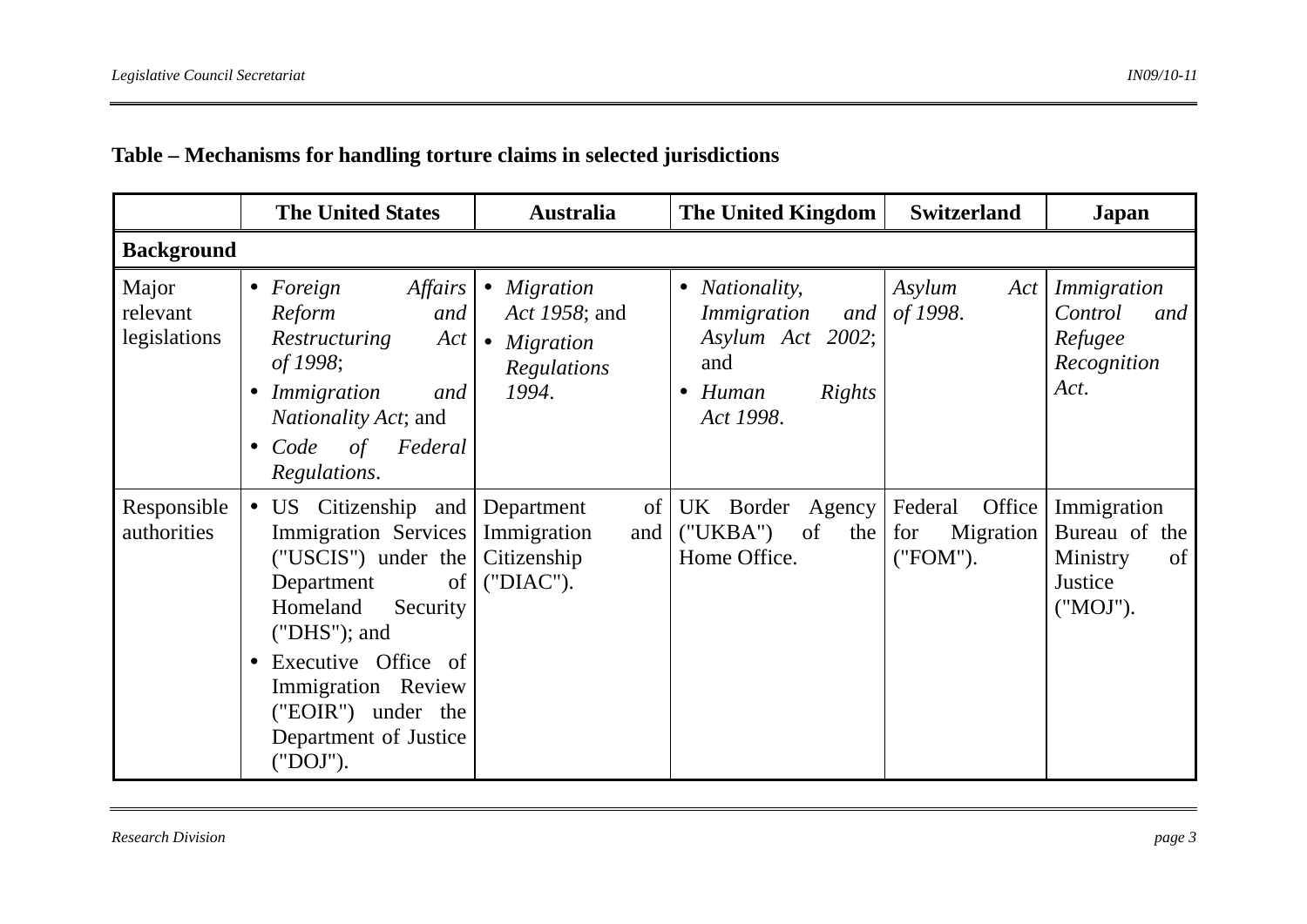|                                                                        | <b>The United States</b>                                                                                                                                                                                                                                                                                                                                        | <b>Australia</b>                                                                                     | The United Kingdom                                                                                                                                                                                                                                                | <b>Switzerland</b>                                                                                                                                                                                                                                                                                     | Japan                                                                                                                                                                                       |
|------------------------------------------------------------------------|-----------------------------------------------------------------------------------------------------------------------------------------------------------------------------------------------------------------------------------------------------------------------------------------------------------------------------------------------------------------|------------------------------------------------------------------------------------------------------|-------------------------------------------------------------------------------------------------------------------------------------------------------------------------------------------------------------------------------------------------------------------|--------------------------------------------------------------------------------------------------------------------------------------------------------------------------------------------------------------------------------------------------------------------------------------------------------|---------------------------------------------------------------------------------------------------------------------------------------------------------------------------------------------|
| <b>Lodging of torture claims</b>                                       |                                                                                                                                                                                                                                                                                                                                                                 |                                                                                                      |                                                                                                                                                                                                                                                                   |                                                                                                                                                                                                                                                                                                        |                                                                                                                                                                                             |
| Whether<br>torture<br>claims can<br>be lodged<br>under CAT<br>directly | Yes, but such application   No.<br>should be filed in the<br>same manner as those<br>seeking asylum.                                                                                                                                                                                                                                                            |                                                                                                      | No, but applicants may $\vert$ No.<br>make<br>human<br>right<br>claims<br>under<br>the<br>European Convention<br>Human<br>Rights<br>$\alpha$<br>$(TECHR'')^{(1)}$ during the<br>asylum process.                                                                   |                                                                                                                                                                                                                                                                                                        | No.                                                                                                                                                                                         |
| How to<br>lodge claims                                                 | Applicants may initiate a<br>claim for CAT relief by<br>requesting such<br>either<br>before<br>relief<br>an<br>immigration judge during<br>the removal proceeding,<br>or by presenting evidence   Form 866.<br>or information contained<br>on Form I-589 to the<br>Immigration Court<br>to<br>indicate that he may be<br>tortured in the country of<br>removal. | Applications<br>for<br>refugee<br>are<br>status<br>lodged<br>with<br><b>DIAC</b><br>by<br>completing | Applicants can apply<br>for asylum to the<br>immigration officer on<br>arrival at the port of<br>If<br>the<br>entry.<br>applicants are in the<br>UK, they should book $\vert$<br>an appointment to meet<br>with<br>the<br>Asylum<br>Unit of<br>Screening<br>UKBA. | There<br>are<br>no<br>requirements on how<br>application<br>an<br><i>is</i><br>submitted. It may be<br>submitted orally or in<br>writing to a Swiss<br>mission abroad, to a<br>border post, to the<br>border control at a<br>Swiss airport, or to a<br>Reception<br>and<br>Procedure Centre of<br>FOM. | An<br>asylum<br>seeker<br><i>is</i><br>required<br>to<br>in<br>submit,<br>person,<br>a<br>written<br>application and<br>evidentiary<br>documents to a<br>Regional<br>Immigration<br>Bureau. |

Note: (1) Article 3 of the European Convention on Human Rights provides a prohibition on torture and of inhuman or degrading treatment or punishment, which is similar to that of CAT.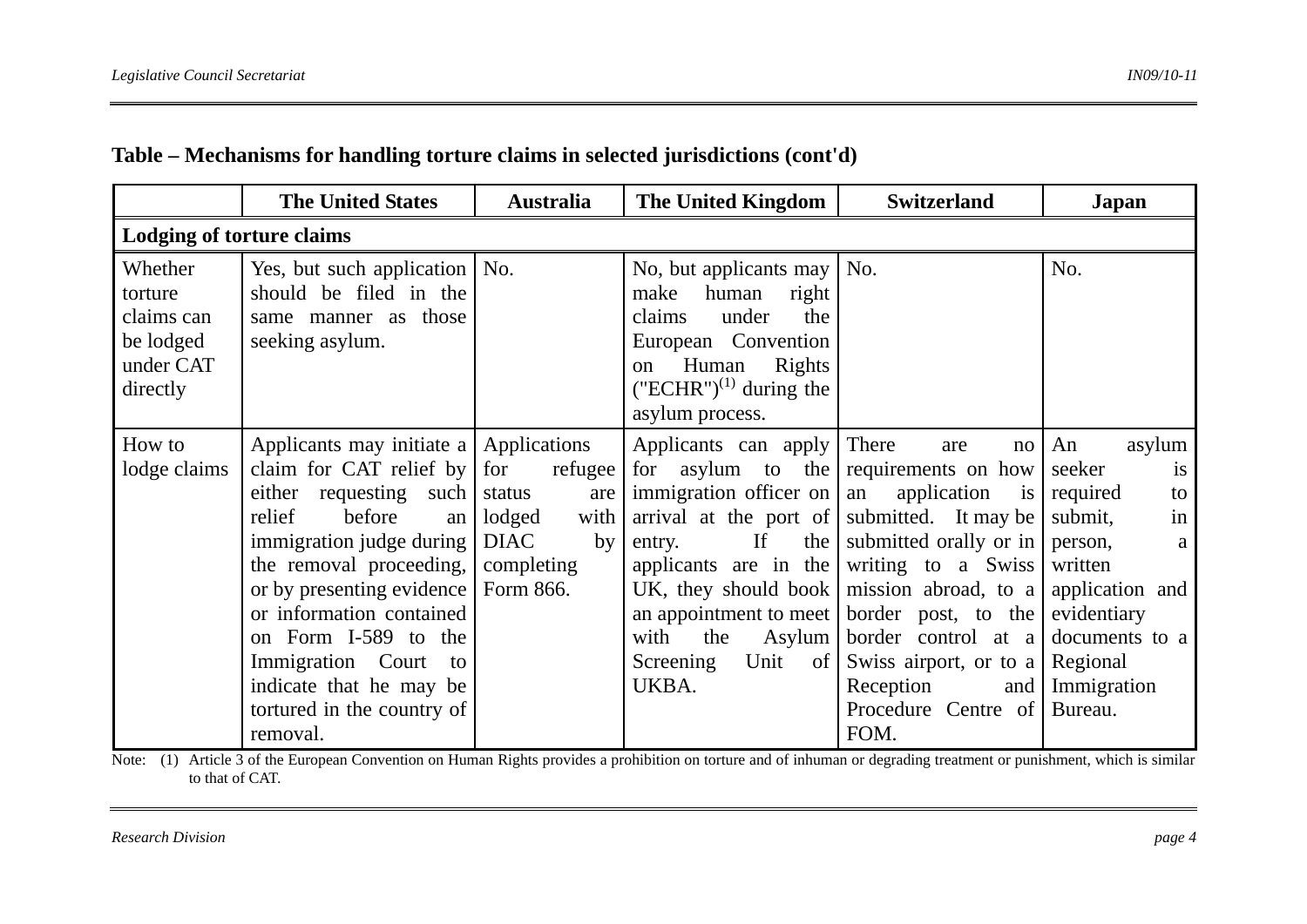|                                                                                   | <b>The United States</b> | <b>Australia</b>          | <b>The United Kingdom</b>                                                                                                                                                                                                                                                                                                                                          | <b>Switzerland</b>                                                                                                                   | Japan                     |  |  |  |  |
|-----------------------------------------------------------------------------------|--------------------------|---------------------------|--------------------------------------------------------------------------------------------------------------------------------------------------------------------------------------------------------------------------------------------------------------------------------------------------------------------------------------------------------------------|--------------------------------------------------------------------------------------------------------------------------------------|---------------------------|--|--|--|--|
| <b>Preliminary screening</b>                                                      |                          |                           |                                                                                                                                                                                                                                                                                                                                                                    |                                                                                                                                      |                           |  |  |  |  |
| Whether there is<br>preliminary<br>screening before<br>full hearing/<br>interview | No.                      | No.                       | Yes.<br>Applicants will go Yes.<br>through a screening process<br>before they are allocated to<br>case owners.                                                                                                                                                                                                                                                     | $\mathbf{A}$<br>preliminary<br>interview<br>is<br>before<br>conducted<br>the applicants<br>are<br>allocated<br>the<br>to<br>cantons. | No.                       |  |  |  |  |
| Screening<br>procedure                                                            | Not applicable.          | <b>Not</b><br>applicable. | Applicants<br>will<br>$\bullet$<br>briefly<br>interviewed<br>expected to produce either<br>travel  <br>passports<br><b>or</b><br>establish  <br>documents<br>to<br>their<br>identity<br>and  <br>nationality and to support<br>their application.<br>Applicants are assigned to<br>one of five "segments"<br>that determines the future<br>pathway of their claim. | be   Applicants<br>provide<br>and $have$ to<br>personal data and<br>information on their<br>travel<br>route<br>to<br>Switzerland.    | will   Not<br>applicable. |  |  |  |  |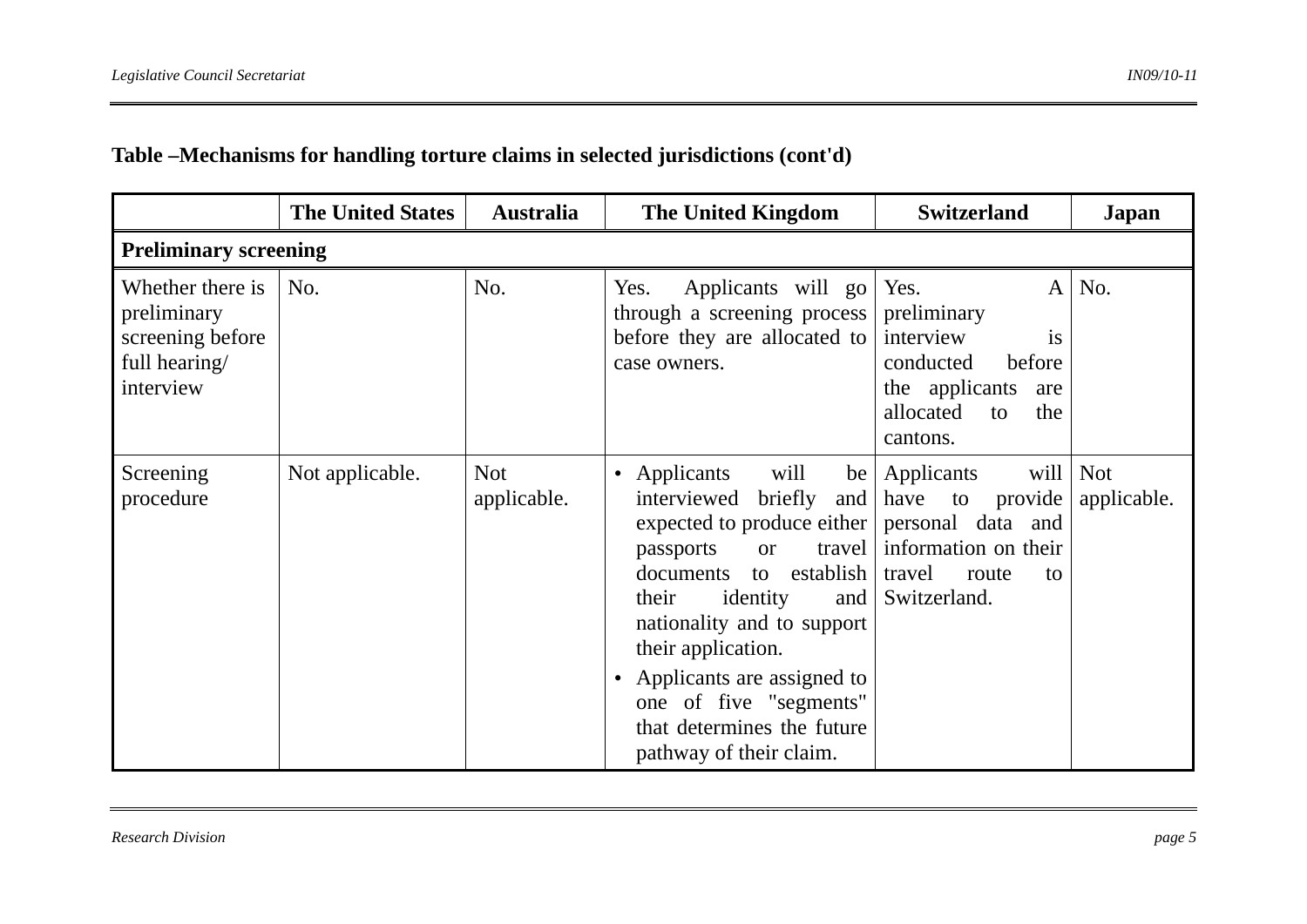|                                                  | <b>The United States</b>                                                                                                                                                                                                                                                        | <b>Australia</b>                                                                          | The United Kingdom                                                                            | <b>Switzerland</b>                                                                                                                                                                                                                                                                                      | Japan                                                                                                                                             |
|--------------------------------------------------|---------------------------------------------------------------------------------------------------------------------------------------------------------------------------------------------------------------------------------------------------------------------------------|-------------------------------------------------------------------------------------------|-----------------------------------------------------------------------------------------------|---------------------------------------------------------------------------------------------------------------------------------------------------------------------------------------------------------------------------------------------------------------------------------------------------------|---------------------------------------------------------------------------------------------------------------------------------------------------|
|                                                  | Hearing/interview to determine torture/asylum claims                                                                                                                                                                                                                            |                                                                                           |                                                                                               |                                                                                                                                                                                                                                                                                                         |                                                                                                                                                   |
| Form of the<br>determination<br>procedure        | Adversarial<br>(courtroom-like)<br>hearing.                                                                                                                                                                                                                                     | Non-adversarial<br>interview.                                                             | Non-adversarial<br>interview.                                                                 | Non-adversarial<br>interview.                                                                                                                                                                                                                                                                           | Non-adversarial<br>interview.                                                                                                                     |
| Who will<br>conduct the<br>hearing/<br>interview | Hearing is presided<br>by<br>over<br>an<br>judge  <br>immigration<br>who is appointed by $\vert$<br>the Attorney General.<br>immigration   interview.<br>The<br>will<br>hear<br>judge<br>arguments from both<br>(i.e.<br>parties<br>the<br>applicant and the US<br>government). | The<br>case<br>manager, who is<br>a trained officer<br>of $DIAC$ , will<br>conduct<br>the | The case owner, who<br>is an officer of the<br>Office, will<br>Home<br>conduct the interview. | Interview<br>is<br>conducted by FOM<br>with<br>the<br>officer<br>of<br>presence<br>a<br>representative of a<br>non-governmental<br>organization<br>("NGO"),<br>who<br>functions<br>as<br>a<br>neutral observer to<br>verify whether the<br>rules of procedure<br>are respected during<br>the interview. | Refugee<br>Inquirer<br>(''RI")<br>is<br>who<br>an<br>Immigration<br>Inspector<br>designated<br>by<br>will<br>MOJ,<br>conduct<br>the<br>interview. |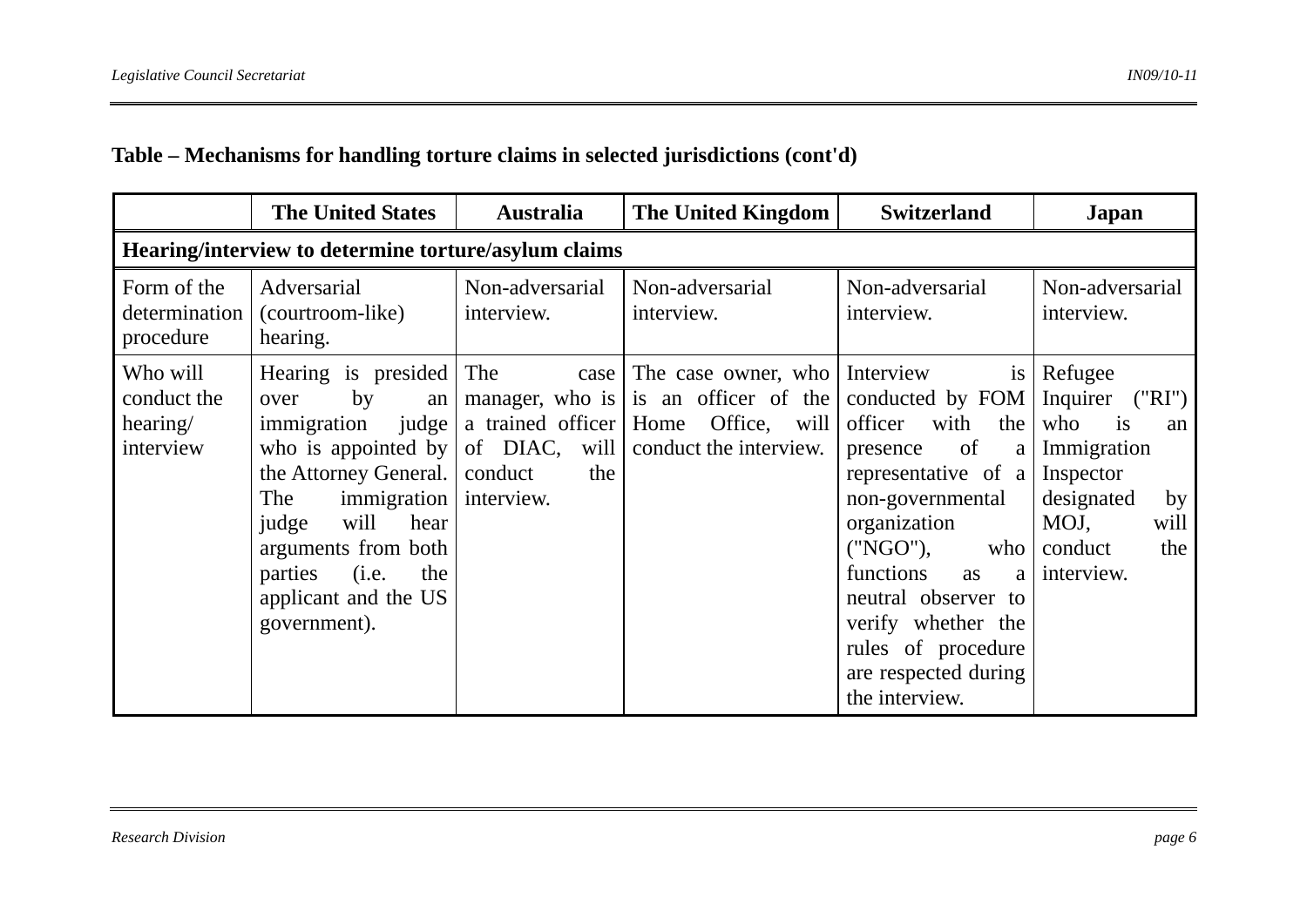|  |  | Table – Mechanisms for handling torture claims in selected jurisdictions (cont'd) |  |  |  |  |
|--|--|-----------------------------------------------------------------------------------|--|--|--|--|
|--|--|-----------------------------------------------------------------------------------|--|--|--|--|

|                                                                                      | <b>The United States</b>                                                                                                                         | <b>Australia</b>                                                                                                   | The United Kingdom                                                                                                                                                                                                                                                                                                         | <b>Switzerland</b>                                                                                                 | Japan                                                                                                                              |  |  |  |  |  |
|--------------------------------------------------------------------------------------|--------------------------------------------------------------------------------------------------------------------------------------------------|--------------------------------------------------------------------------------------------------------------------|----------------------------------------------------------------------------------------------------------------------------------------------------------------------------------------------------------------------------------------------------------------------------------------------------------------------------|--------------------------------------------------------------------------------------------------------------------|------------------------------------------------------------------------------------------------------------------------------------|--|--|--|--|--|
|                                                                                      | Hearing/interview to determine torture/asylum claims (cont'd)                                                                                    |                                                                                                                    |                                                                                                                                                                                                                                                                                                                            |                                                                                                                    |                                                                                                                                    |  |  |  |  |  |
| What will<br>happen<br>during the<br>hearing/<br>interview                           | present the merits of<br>the case to the<br>immigration judge.<br>The DHS attorney<br>may cross-examine<br>the applicant and<br>other witnesses. | the<br>will<br>ask<br>applicant<br>questions<br>about  <br>the claims.                                             | Both parties will The case manager The applicant will be The applicant will RI often takes a<br>asked to explain the<br>for seeking<br>reasons<br>in the UK.<br>asylum<br>The applicant should<br>give as much detail<br>the<br>asylum<br>about<br>application as possible<br>submit<br>and<br>may<br>additional evidence. | have to justify his statement from<br>application<br>and<br>explain<br>the<br>for<br>reasons<br>requesting asylum. | the applicant or<br>requests<br>additional<br>documents.<br>will<br><b>RI</b><br>ask<br>questions based<br>the<br>on<br>statement. |  |  |  |  |  |
| Whether legal<br>representation<br>is allowed<br>during the<br>hearing/<br>interview | Yes, but<br>at<br>no<br>the<br>expense<br>to<br>government.                                                                                      | but DIAC<br>No,<br>allow<br>the<br>may<br>applicant's friend,<br>relative<br><sub>or</sub><br>attend<br>interview. | No, the applicant must $\vert$ No, the applicant $\vert$<br>respond in person to<br>questions, but he may<br>bring<br>$\text{legal}$<br>a<br>migration agent to representative to the<br>the interview if he wishes.                                                                                                       | must respond in<br>person<br>to<br>questions,<br>but<br>lawyers<br>may<br>attend<br>all<br>interviews.             | No.<br>the<br>applicant is not<br>entitled to have<br>a lawyer<br><b>or</b><br>else<br>anyone<br>present to assist<br>or advise.   |  |  |  |  |  |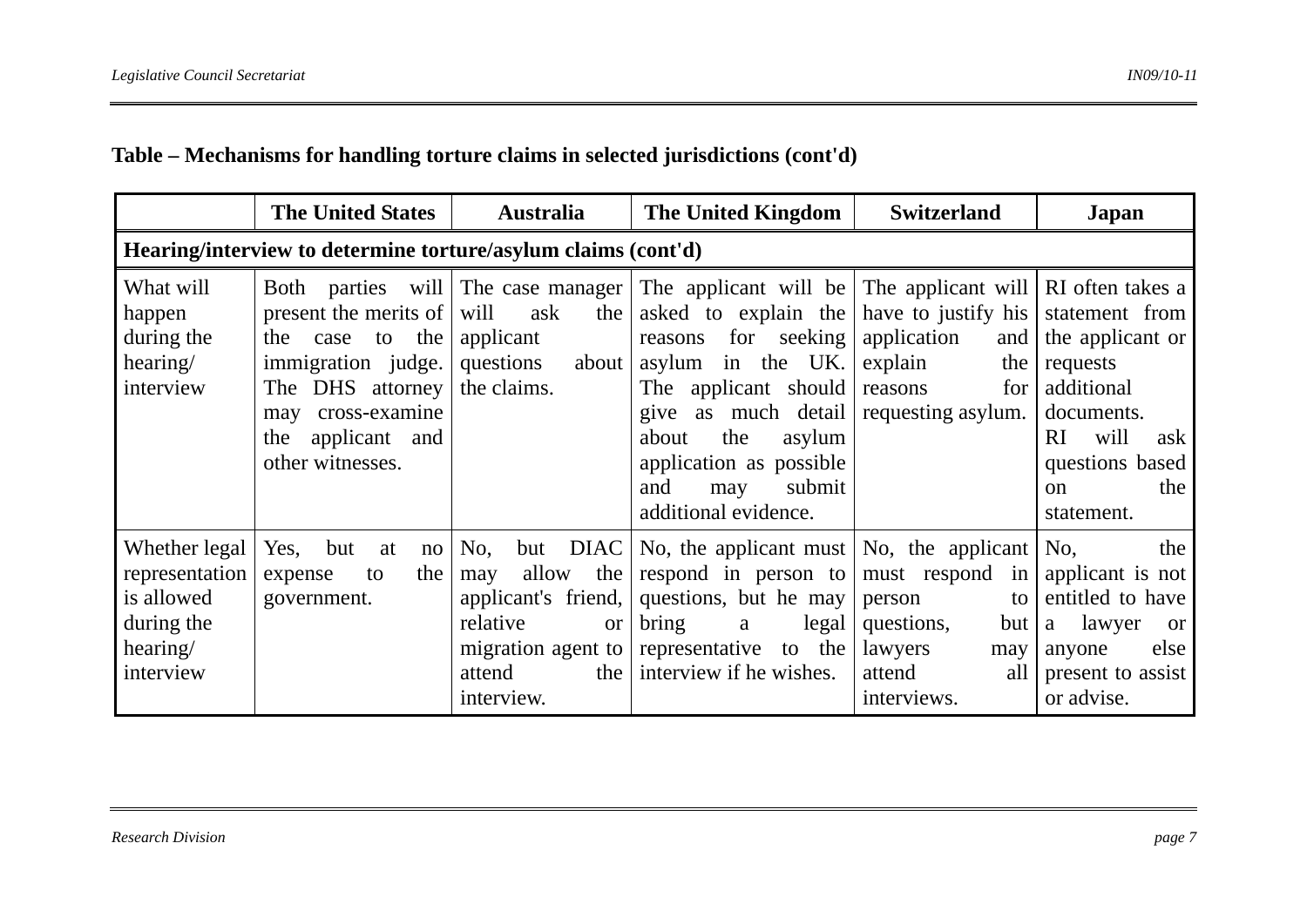|                                                               | <b>The United States</b>                                                                                                                                                                             | <b>Australia</b>                                 | The United Kingdom                                                                                                                                                                                                                                                                                                                                                                                                                                                                                                                                     | <b>Switzerland</b>                                                   | Japan                                                                                                                                                                          |  |  |
|---------------------------------------------------------------|------------------------------------------------------------------------------------------------------------------------------------------------------------------------------------------------------|--------------------------------------------------|--------------------------------------------------------------------------------------------------------------------------------------------------------------------------------------------------------------------------------------------------------------------------------------------------------------------------------------------------------------------------------------------------------------------------------------------------------------------------------------------------------------------------------------------------------|----------------------------------------------------------------------|--------------------------------------------------------------------------------------------------------------------------------------------------------------------------------|--|--|
| Hearing/interview to determine torture/asylum claims (cont'd) |                                                                                                                                                                                                      |                                                  |                                                                                                                                                                                                                                                                                                                                                                                                                                                                                                                                                        |                                                                      |                                                                                                                                                                                |  |  |
| Burden of<br>proof                                            | burden<br>the<br>would<br>he<br>to<br>In making such<br>all<br>assessment,<br>evidence relevant to<br>the possibility<br>of<br>future torture<br>$\overline{1}S$<br>required to<br>be<br>considered. | more likely than not   information<br>specified. | The applicant has The applicant is The interview is the Asylum<br>of required to give the only chance for the must prove or at<br>proving that it is case manager all the applicant to tell the least<br>case owner<br>be   necessary to make a   returning to his  <br>tortured if removed decision on the country may lead to<br>the proposed   application within   himself being tortured.<br>country of removal. the timeframe It is vital that the<br>applicant gives<br>the<br>case owner all the<br>information he wishes<br>to be considered. | seekers<br>credibly<br>their  <br>why demonstrate<br>refugee status. | The applicant is<br>expected<br>to  <br>prove that he is a<br>refugee<br>by<br>substantial<br>evidence or<br>by <sub>l</sub><br>testimony<br>$\sigma$<br>persons<br>concerned. |  |  |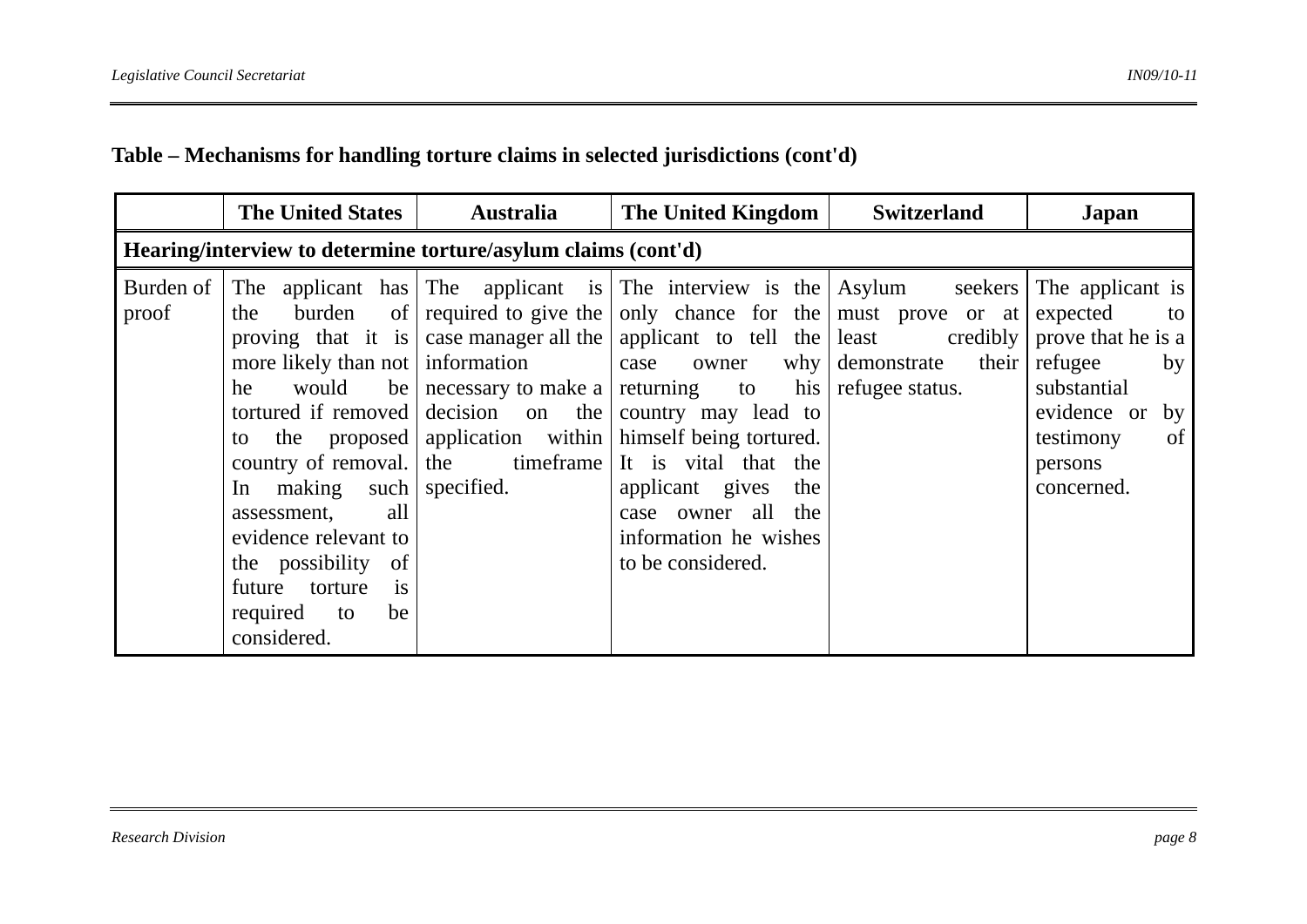|                                         | <b>The United States</b>                                                                                                                                                                                                            | <b>Australia</b>                                                    | <b>The United Kingdom</b>                                                                                                                              | <b>Switzerland</b>                                                                                                                                  | Japan                                                                                                                                                                                                                                                                                                                                               |
|-----------------------------------------|-------------------------------------------------------------------------------------------------------------------------------------------------------------------------------------------------------------------------------------|---------------------------------------------------------------------|--------------------------------------------------------------------------------------------------------------------------------------------------------|-----------------------------------------------------------------------------------------------------------------------------------------------------|-----------------------------------------------------------------------------------------------------------------------------------------------------------------------------------------------------------------------------------------------------------------------------------------------------------------------------------------------------|
|                                         | Hearing/interview to determine torture/asylum claims (cont'd)                                                                                                                                                                       |                                                                     |                                                                                                                                                        |                                                                                                                                                     |                                                                                                                                                                                                                                                                                                                                                     |
| Decision<br>maker                       | The immigration judge.                                                                                                                                                                                                              | The<br>case<br>manager.                                             | The case owner.                                                                                                                                        | FOM officer who<br>conducts<br>the<br>interview.                                                                                                    | Preliminary assessment<br>by RI, after endorsement<br>by the Regional Director<br>General, is forwarded<br>for final assessment by<br>the Refugee Recognition<br>Section ("RRS") of the<br>Immigration<br>Bureau.<br>The<br><b>RRS</b><br>Director<br>submits<br>a<br>recommendation to the<br>Minister of Justice who<br>makes the final decision. |
| Time<br>limit for<br>making<br>decision | Unlike<br>asylum<br>claims,<br>claims under CAT are not<br>subject to the 180-day<br>In any event,<br>timeframe.<br>applicants<br>applying for<br>both asylum and CAT<br>relief will be subject to the<br>180-day expedited docket. | Most<br>applications<br>will<br>be<br>decided<br>within<br>90 days. | The case owner aims<br>to give the applicant<br>decision within<br>the<br>about 30 days from<br>the date on which the<br>application has been<br>made. | Decisions<br>should<br>be made<br>within<br>20 working days<br>of the filing of<br>application if no<br>further<br>is<br>investigation<br>required. | While<br>there<br>is<br>no<br>statutory provision<br>on<br>the<br>duration,<br>the<br>Ministry<br>of<br>Justice<br>officially states its target<br>of making the decision<br>within six months.                                                                                                                                                     |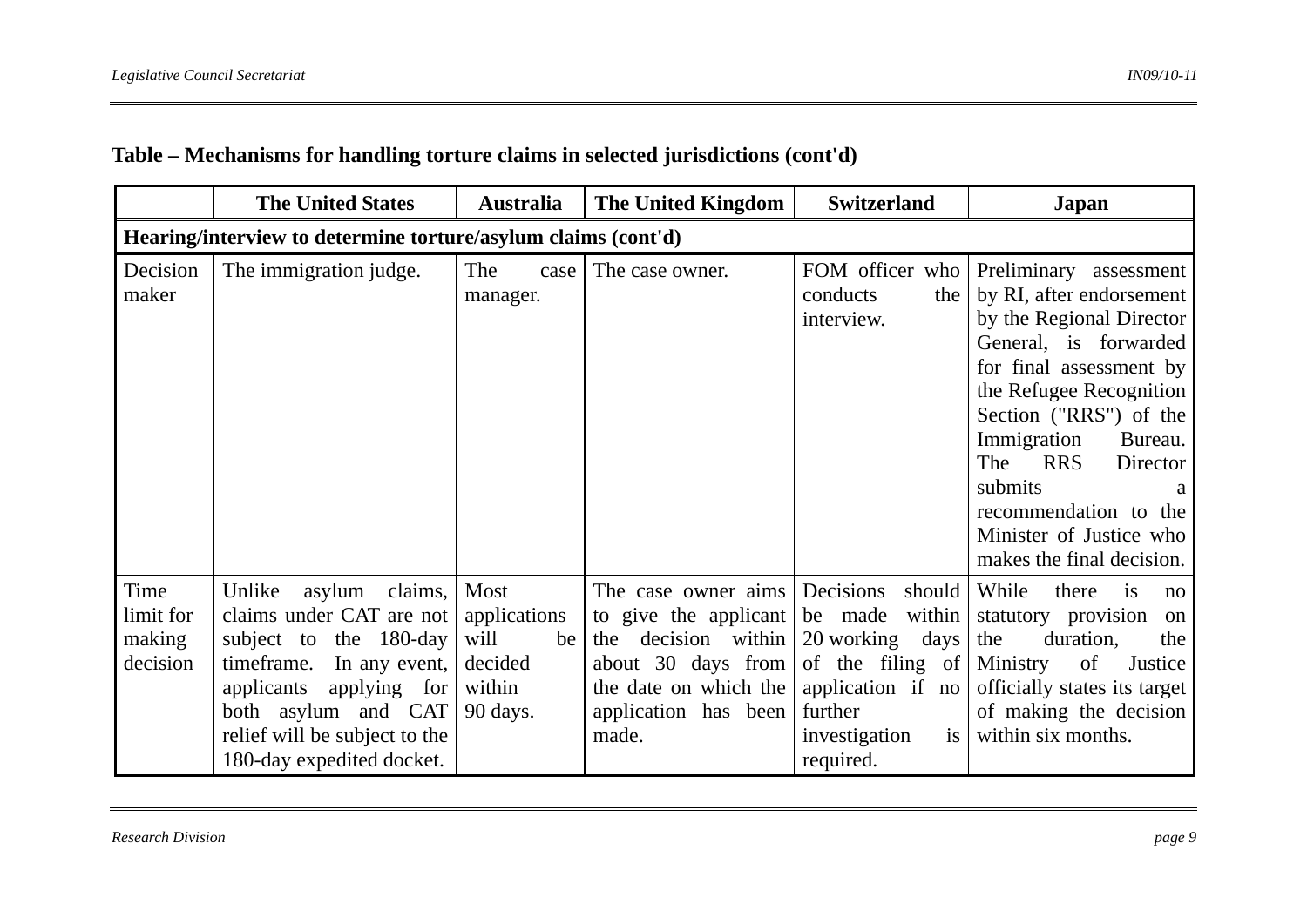|                                                               | <b>The United States</b><br><b>Australia</b>                                                    |                                                                                                                                        | The United Kingdom                                                                                                                                                                                                                                                                                                                                                                                                                                                                                                                                         | <b>Switzerland</b>                                                                                                                                  | Japan                                                                                                  |
|---------------------------------------------------------------|-------------------------------------------------------------------------------------------------|----------------------------------------------------------------------------------------------------------------------------------------|------------------------------------------------------------------------------------------------------------------------------------------------------------------------------------------------------------------------------------------------------------------------------------------------------------------------------------------------------------------------------------------------------------------------------------------------------------------------------------------------------------------------------------------------------------|-----------------------------------------------------------------------------------------------------------------------------------------------------|--------------------------------------------------------------------------------------------------------|
| Hearing/interview to determine torture/asylum claims (cont'd) |                                                                                                 |                                                                                                                                        |                                                                                                                                                                                                                                                                                                                                                                                                                                                                                                                                                            |                                                                                                                                                     |                                                                                                        |
| How the<br>decision is<br>reached                             | judge determines<br>removal, he<br>entitled<br>$\mathsf{to}$<br>protection<br>Article 3 of CAT. | under current information country of origin.<br>about the conditions<br>of the country in<br>which the applicant<br>fears persecution. | If the immigration The case manager The case owner assesses In making<br>assesses all each application on its decision, FOM<br>that the applicant applications against merits. He will make determines<br>would more likely Australian the decision based on whether the the<br>than not be tortured   migration law and   information provided by   applicant meets  <br>in the country of the Refugee the applicant, and the the criteria for<br>is $\vert$ Convention, and $\vert$ information that UKBA<br>may also refer to has about the applicant's | the  <br>refugee<br>status<br>under Article 3 of<br>the Asylum Act<br>and verifies that<br>there are no legal<br>for<br>grounds<br>refusing asylum. | Recognition of<br>refugee<br>status<br>will be based on<br>materials<br>submitted by the<br>applicant. |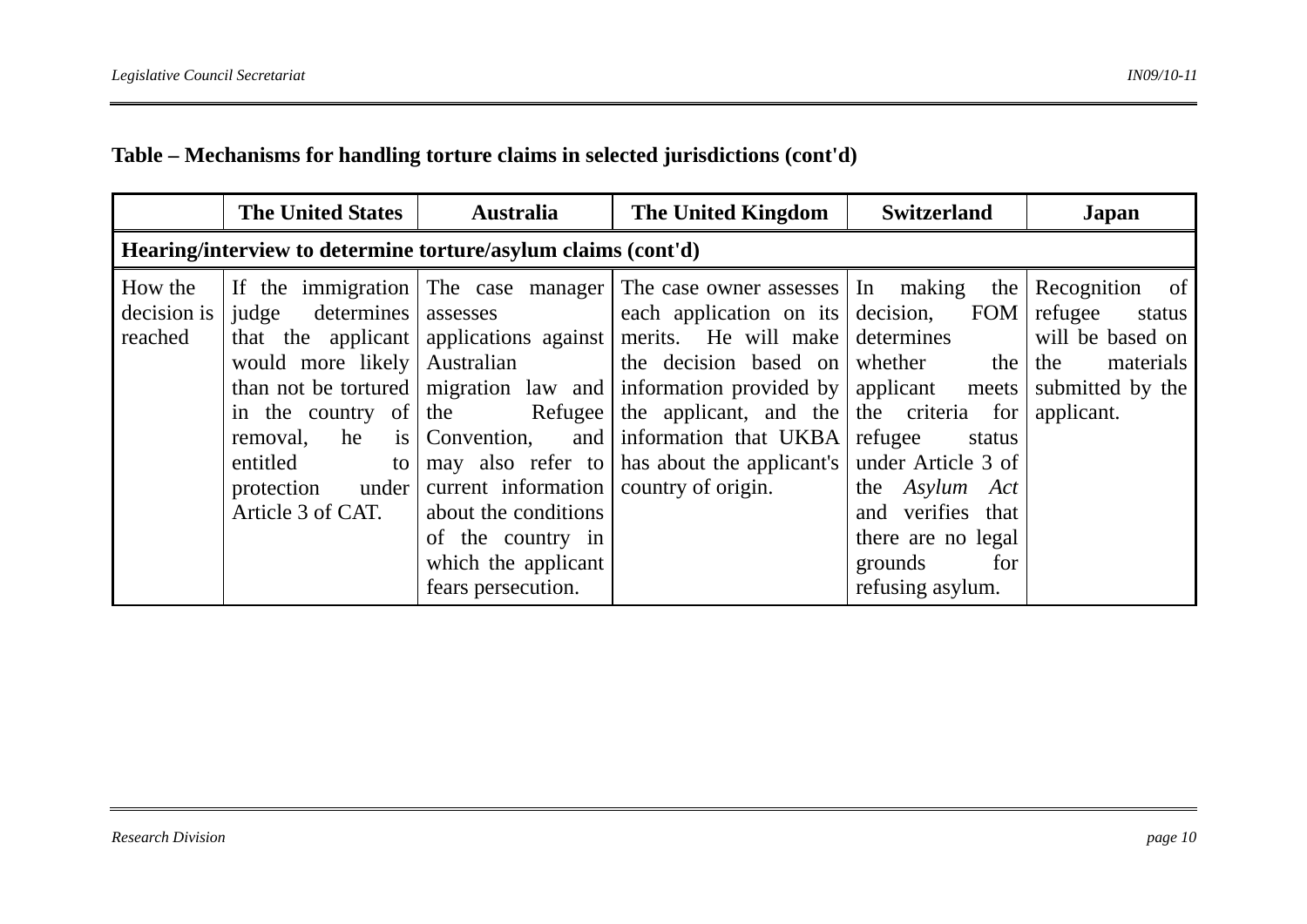|                                         | <b>The United States</b>                                                   | <b>Australia</b>                                                                                                                                       | The United Kingdom                                                                                                                                                                                                                                                                                                                                                                                                                                                                                                                                                                                                                                                                                                                                                                                                                                         | <b>Switzerland</b>          | Japan                                                                                                                                                                                                         |
|-----------------------------------------|----------------------------------------------------------------------------|--------------------------------------------------------------------------------------------------------------------------------------------------------|------------------------------------------------------------------------------------------------------------------------------------------------------------------------------------------------------------------------------------------------------------------------------------------------------------------------------------------------------------------------------------------------------------------------------------------------------------------------------------------------------------------------------------------------------------------------------------------------------------------------------------------------------------------------------------------------------------------------------------------------------------------------------------------------------------------------------------------------------------|-----------------------------|---------------------------------------------------------------------------------------------------------------------------------------------------------------------------------------------------------------|
| <b>Appeal procedures</b>                |                                                                            |                                                                                                                                                        |                                                                                                                                                                                                                                                                                                                                                                                                                                                                                                                                                                                                                                                                                                                                                                                                                                                            |                             |                                                                                                                                                                                                               |
| Time<br>limit for<br>lodging<br>appeals | filed<br>within<br>of<br>30 days<br>an<br>immigration<br>judge's decision. | <b>DIAC</b><br>if<br>immigration<br>detention.<br>timeframe<br>for <sub>l</sub><br>seven<br>if<br>days<br>applicant is in<br>immigration<br>detention. | An appeal must be   An appeal must   The appeal form must reach   An appeal must   An appeal must be  <br>be lodged within the First-tier Tribunal of the $\vert$ be<br>28 calendar days Tribunals Service within within 30 days<br>after notification five working days from the after<br>of the decision by $\vert$ day when the applicant notification of<br>the $ $ receives the notice of $ $ the<br>applicant is not in $\vert$ decision if he is in detention, $\vert$ decision<br>or within 10 working days   FOM.<br>The from the day when the<br>applicant receives the notice<br>lodging appeal is of decision if he is not in<br>working detention. Asylum seekers<br>the with "clearly unfounded"<br>claim" or those came from<br>"safe" countries <sup><math>(2)</math></sup> will only<br>be able to appeal after they<br>have left the UK. | submitted<br>negative<br>by | filed<br>by<br>submitting<br>to<br>MOJ an Appeal<br>Application Form<br>within seven days<br>from<br>the<br>date<br>when<br>the<br>applicant receives<br>the<br>notice<br>of<br>refusal of refugee<br>status. |

Note: (2) Under Section 94 of the *Nationality, Immigration and Asylum Act 2002*, the Secretary of State can deem a country to be "safe" and certify claims from that country as "clearly unfounded''.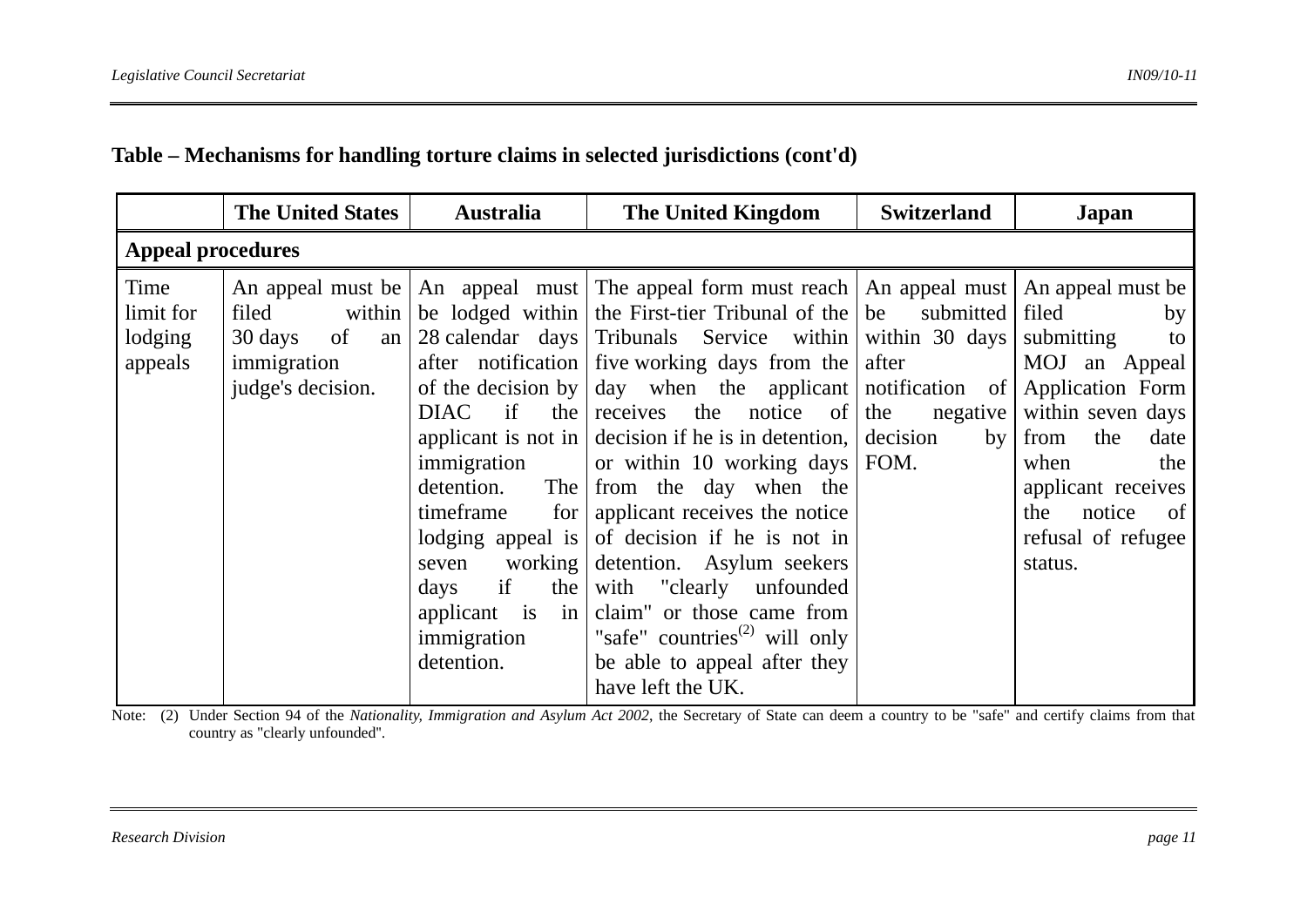|                                | <b>The United States</b>                                                                                                                                 | <b>Australia</b>                                                                                                                                                                                            | <b>The United Kingdom</b>                                                                                                                                                   | <b>Switzerland</b>                                                                                           | <b>Japan</b>                                                                                                                                                                                                                                                                                                                                                                                                                                                                                                                                                                                                                                |
|--------------------------------|----------------------------------------------------------------------------------------------------------------------------------------------------------|-------------------------------------------------------------------------------------------------------------------------------------------------------------------------------------------------------------|-----------------------------------------------------------------------------------------------------------------------------------------------------------------------------|--------------------------------------------------------------------------------------------------------------|---------------------------------------------------------------------------------------------------------------------------------------------------------------------------------------------------------------------------------------------------------------------------------------------------------------------------------------------------------------------------------------------------------------------------------------------------------------------------------------------------------------------------------------------------------------------------------------------------------------------------------------------|
|                                | Appeal procedures (cont'd)                                                                                                                               |                                                                                                                                                                                                             |                                                                                                                                                                             |                                                                                                              |                                                                                                                                                                                                                                                                                                                                                                                                                                                                                                                                                                                                                                             |
| Review<br>authorities          | The<br>Board<br><sub>of</sub><br>Immigration<br>Appeals ("BIA"),<br>an administrative<br>appellate tribunal<br>within DOJ.                               | The Refugee<br>Review<br>Tribunal<br>("RRT"),<br>an<br>independent<br>statutory body.                                                                                                                       | First-tier<br>Tribunal<br>Immigration<br>and<br>Asylum Chamber of<br>the Tribunals Service,<br>independent<br>an<br>judicial body.                                          | The<br>Administrative<br>Court,<br>an<br>independent<br>court.                                               | Federal The Adjudication Section of<br>the<br>Immigration Bureau of MOJ, a<br>government agency.                                                                                                                                                                                                                                                                                                                                                                                                                                                                                                                                            |
| Who will<br>hear the<br>appeal | Mostly one but $A$ sole RRT<br>sometime a panel<br>three<br>Board<br>of<br>members of BIA,<br>who are attorneys<br>appointed by the<br>Attorney General. | member,<br>who<br>is<br>not<br>necessarily a<br>lawyer and is<br>appointed by<br>Minister<br>the<br>for<br>Immigration<br>and<br>Citizenship,<br>hears<br>the<br>appeal<br>and<br>makes<br>the<br>decision. | Appeals are heard by $\vert$ In<br>one<br>more<br><sub>or</sub><br>judges<br>immigration<br>who are sometimes<br>accompanied<br>by<br>non legal members of<br>the Tribunal. | general,<br>three judges of<br>Federal<br>the<br>Administrative<br>Court conduct<br>the review of a<br>case. | The applicant may request MOJ to<br>hold a hearing with the immigration<br>officers and independent Refugee<br>Examination Counsellors who are<br>appointed by the Minister of Justice<br>"from among persons of reputable<br>character who are capable of making<br>fair judgements and have an academic<br>background in law<br>current<br><sub>or</sub><br>international affairs".<br>Nonetheless,<br>their conclusions are not binding.<br>The final decision still rests with the<br>Minister of Justice. For those who<br>do not request for a hearing, the<br>Counsellors and immigration officers<br>will review the case on paper. |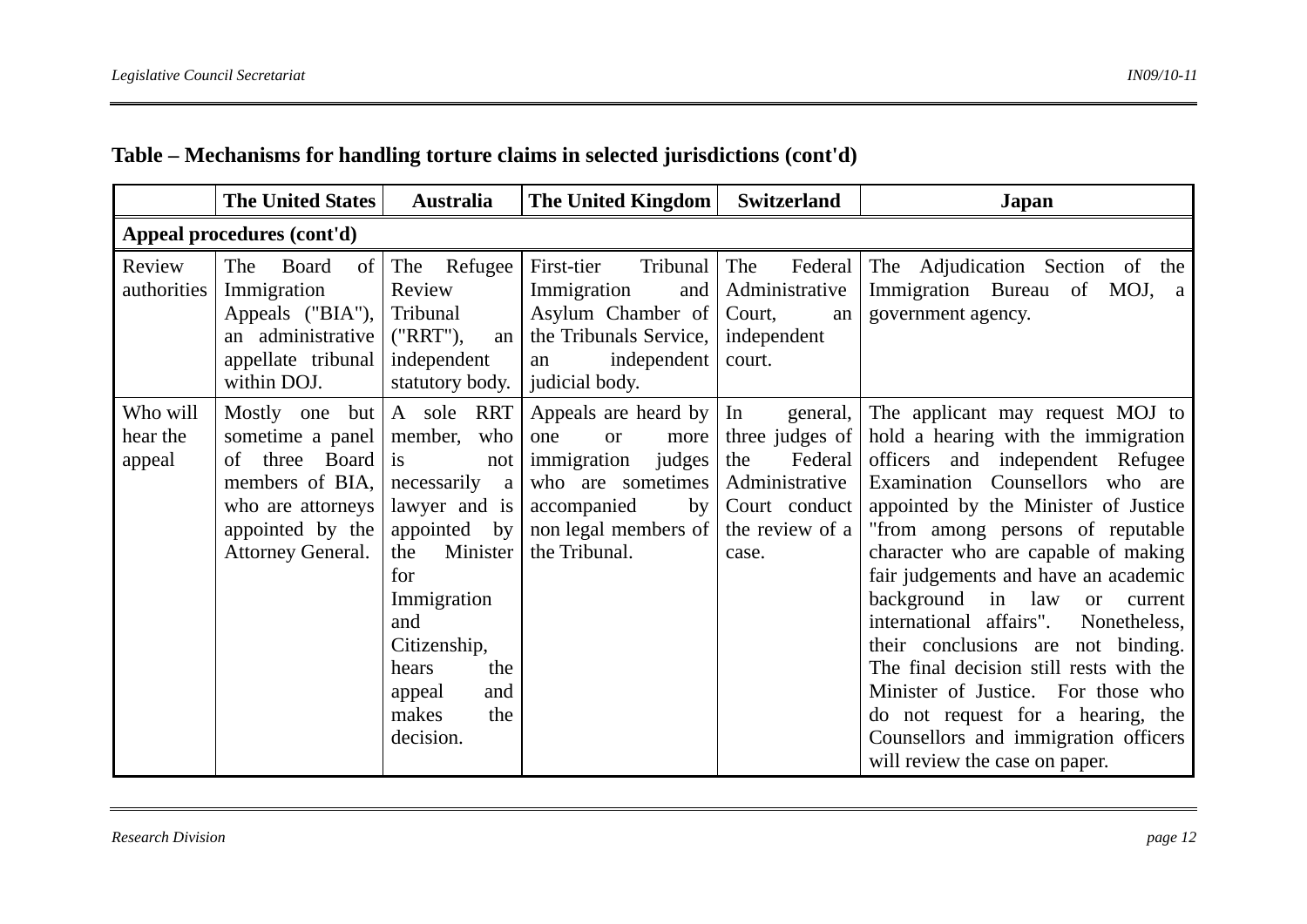|                                    | <b>The United States</b>                                                                                                                                     | <b>Australia</b>                                                                                                                 | The United Kingdom                                                                                                                                                                                                              | <b>Switzerland</b>                                                                                                                                                                                  | Japan                                                                                                                                                                                                                                                                          |
|------------------------------------|--------------------------------------------------------------------------------------------------------------------------------------------------------------|----------------------------------------------------------------------------------------------------------------------------------|---------------------------------------------------------------------------------------------------------------------------------------------------------------------------------------------------------------------------------|-----------------------------------------------------------------------------------------------------------------------------------------------------------------------------------------------------|--------------------------------------------------------------------------------------------------------------------------------------------------------------------------------------------------------------------------------------------------------------------------------|
|                                    | Appeal procedures (cont'd)                                                                                                                                   |                                                                                                                                  |                                                                                                                                                                                                                                 |                                                                                                                                                                                                     |                                                                                                                                                                                                                                                                                |
| Form of<br>the appeal<br>procedure | Paper review.                                                                                                                                                | Non-adversarial<br>hearing.                                                                                                      | Non-adversarial<br>hearing.                                                                                                                                                                                                     | Paper review.                                                                                                                                                                                       | Paper review<br><b>or</b><br>non-adversarial<br>hearing.                                                                                                                                                                                                                       |
| Appeal<br>process                  | The applicant may<br>file a written brief in<br>support of his appeal,<br>while DHS may file<br>a brief in opposition<br>applicant's<br>the<br>to<br>appeal. | No representative<br><b>DIAC</b><br>will<br>  for<br>the<br>attend<br>The<br>hearings.<br>will<br>applicant<br>present his case. | At the full hearing, the<br>applicant<br>and<br>his<br>representative<br>are<br>provided<br>with<br>opportunities to present<br><b>UKBA</b><br>their<br>case.<br>will also have a legal<br>representative<br>at the<br>hearing. | The<br>appeal<br>should contain a<br>clear request or<br>petition, and the<br>appellants<br>should state the<br>reasons for their<br>and<br>request<br>provide<br>documentary<br>proof if possible. | applicant<br>The<br>answer questions of<br>Refugee<br>the<br>Examination<br>The<br>Counsellors.<br>applicant's<br>friends<br>other<br><b>or</b><br>third parties<br>may<br>attend the hearing<br>and provide their<br>for<br>opinions<br>the<br>Counsellors'<br>consideration. |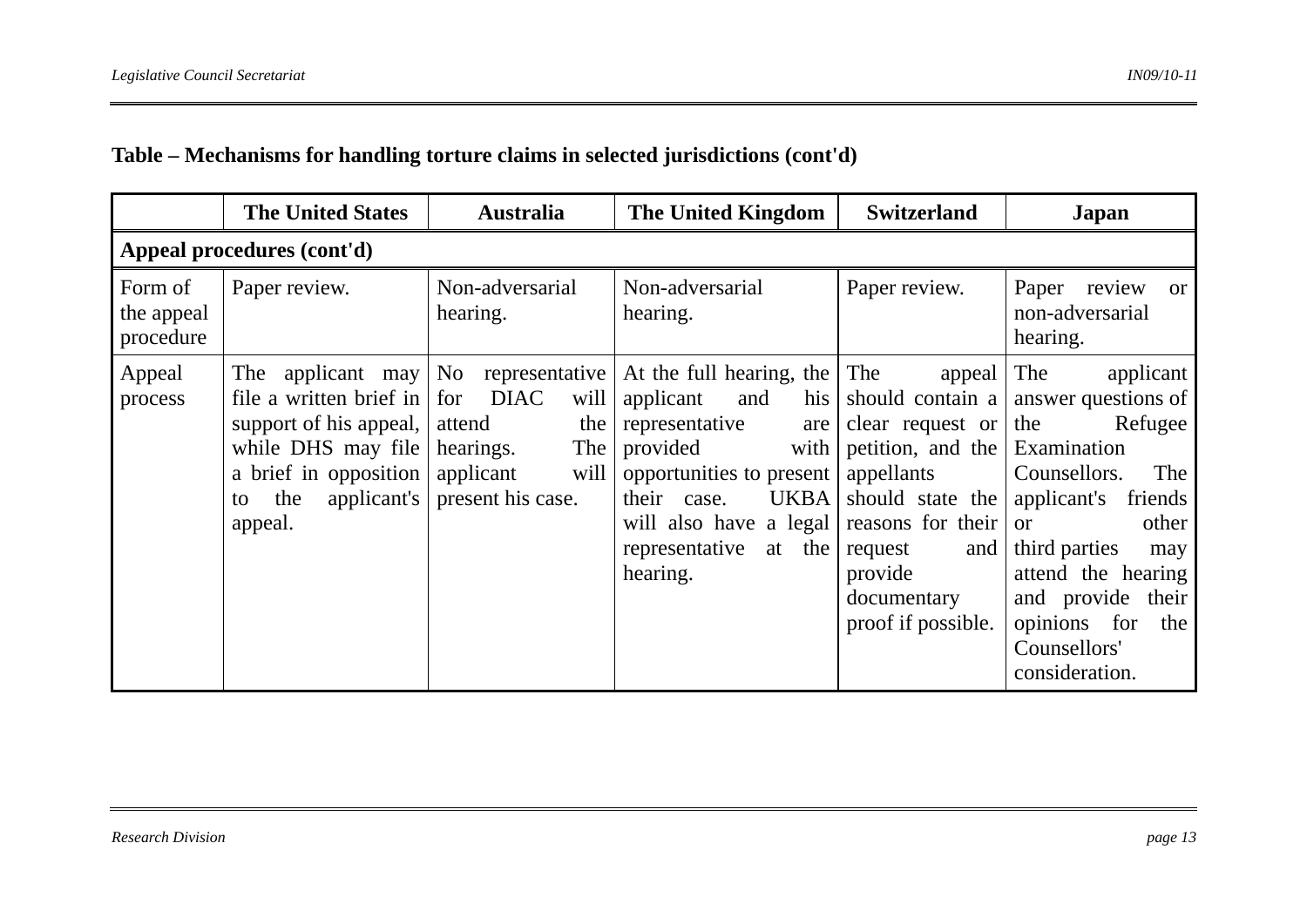|                                                                                    | <b>The United States</b>                                                                                                                | <b>Australia</b>                                                                                                                                                                                                         | <b>The United Kingdom</b>                                                                                                                                                                                                                                                                                                                            | <b>Switzerland</b>                                                                                                                                                          | Japan                                                                                                                              |  |  |
|------------------------------------------------------------------------------------|-----------------------------------------------------------------------------------------------------------------------------------------|--------------------------------------------------------------------------------------------------------------------------------------------------------------------------------------------------------------------------|------------------------------------------------------------------------------------------------------------------------------------------------------------------------------------------------------------------------------------------------------------------------------------------------------------------------------------------------------|-----------------------------------------------------------------------------------------------------------------------------------------------------------------------------|------------------------------------------------------------------------------------------------------------------------------------|--|--|
| Appeal procedures (cont'd)                                                         |                                                                                                                                         |                                                                                                                                                                                                                          |                                                                                                                                                                                                                                                                                                                                                      |                                                                                                                                                                             |                                                                                                                                    |  |  |
| Whether legal<br>representation<br>is allowed<br>during the<br>appeal<br>procedure | Yes, the applicant Yes, the applicant<br>be<br>may<br>represented by an<br>attorney<br><b>or</b><br>an<br>accredited<br>representative. | should<br>contact<br>RRT prior to the<br>hearing or raise<br>the matter with<br>RRT at the start<br>of the hearing if<br>he requires legal<br>representation.                                                            | Yes, the applicant will usually<br>attend the hearing with his<br>legal representative.                                                                                                                                                                                                                                                              | Yes, NGOs may<br>asylum<br>assist<br>seekers<br>in<br>submitting<br>an<br>appeal, or write<br>the<br>appeal<br>themselves<br>as<br>representatives of<br>the asylum seeker. | Yes, lawyers can<br>be present on<br>behalf of asylum<br>seekers<br>as a<br>representative.                                        |  |  |
| Whether the<br>appeal has<br>suspensive<br>$effect^{(3)}$                          | the<br>applicant $\vert$<br>be<br>cannot<br>effectuated<br>while<br>the<br>appeal<br>$\overline{1}S$<br>pending<br>before<br>BIA.       | Yes, removal of Yes. A person<br>must be removed<br>from Australia as<br>soon<br>as<br>reasonably<br>practicable when<br>application  <br>an<br>rejection decision<br>is<br>longer<br>no<br>subject to review<br>by RRT. | Yes. The appellant cannot be   Yes, the removal  <br>removed while the appeal is<br>pending.<br>However,<br>applicants<br>"clearly<br>with<br>unfounded claim" or from<br>"safe" countries will not have<br>the right to make an appeal in<br>the UK.<br>They will be<br>removed and will have to<br>appeal<br>from<br>pursue any<br>outside the UK. | order is not carried<br>while<br>the<br>out<br>appeal is pending.                                                                                                           | Yes, deportation<br>procedures will<br>only be resumed<br>when an appeal<br>been<br>has<br>dismissed<br><sub>or</sub><br>rejected. |  |  |

Note: (3) Appeal with suspensive effect means that the applicant will not be removed while the appeal is pending.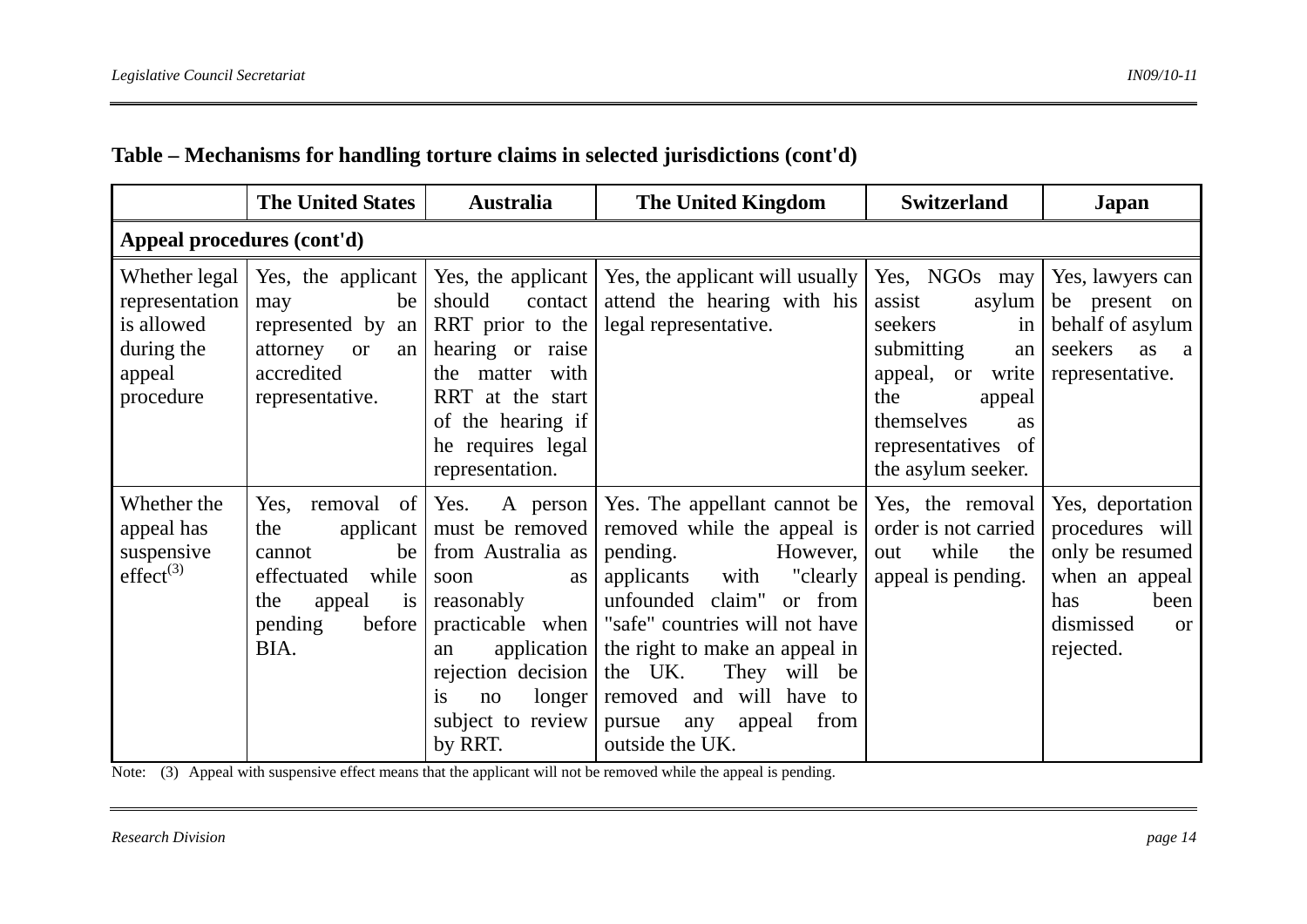|                                                               | <b>The United States</b>                                                                                                                                                                                                                                                                                            | <b>Australia</b>                                                                                                                                                                                                                                | The United Kingdom                                                                                                                                                                                                                                                                                                                                                                                                                            | <b>Switzerland</b>                                                | Japan                                                                                         |  |  |
|---------------------------------------------------------------|---------------------------------------------------------------------------------------------------------------------------------------------------------------------------------------------------------------------------------------------------------------------------------------------------------------------|-------------------------------------------------------------------------------------------------------------------------------------------------------------------------------------------------------------------------------------------------|-----------------------------------------------------------------------------------------------------------------------------------------------------------------------------------------------------------------------------------------------------------------------------------------------------------------------------------------------------------------------------------------------------------------------------------------------|-------------------------------------------------------------------|-----------------------------------------------------------------------------------------------|--|--|
| Appeal procedures (cont'd)                                    |                                                                                                                                                                                                                                                                                                                     |                                                                                                                                                                                                                                                 |                                                                                                                                                                                                                                                                                                                                                                                                                                               |                                                                   |                                                                                               |  |  |
| Whether<br>the review<br>decision is<br>further<br>reviewable | Yes.<br><b>BIA</b><br>A<br>decision<br>removal<br>$\overline{1}S$<br>reviewable in the<br>US<br>Court<br>the<br>before<br>takes place.<br>$\vert$ If $\vert$<br>unsuccessful before<br>Court<br>of<br>the<br>the<br>Appeals,<br>applicant may file a<br>petition<br>for<br>certiorari with the<br>US Supreme Court. | Where there Yes.<br>Yes.<br>ordering is a perceived error  <br>of law in the<br>of $\vert$ is<br>territory in $\vert$ to the Federal Court $\vert$ of<br>the   Magistrates Court  <br>immigration judge for judicial review<br>of the decision. | The applicant $\vert$ No.<br>may be able to<br>challenge a decision<br>decision of RRT, it   made by the First-tier  <br>possible to Tribunal by applying Court are final and<br>Appeals that serves appeal the decision to the Upper Tribunal<br>the<br>Tribunals<br>which the hearing or the Federal Service on a point of<br>law.<br>A decision of<br>the Upper<br>Tribunal<br>be<br>further<br>may<br>appealed to the Court<br>of Appeal. | The<br>judgments of the<br>Federal<br>Administrative<br>absolute. | The I<br>Yes.<br>applicant<br>may<br>file an action for<br>judicial review<br>with the court. |  |  |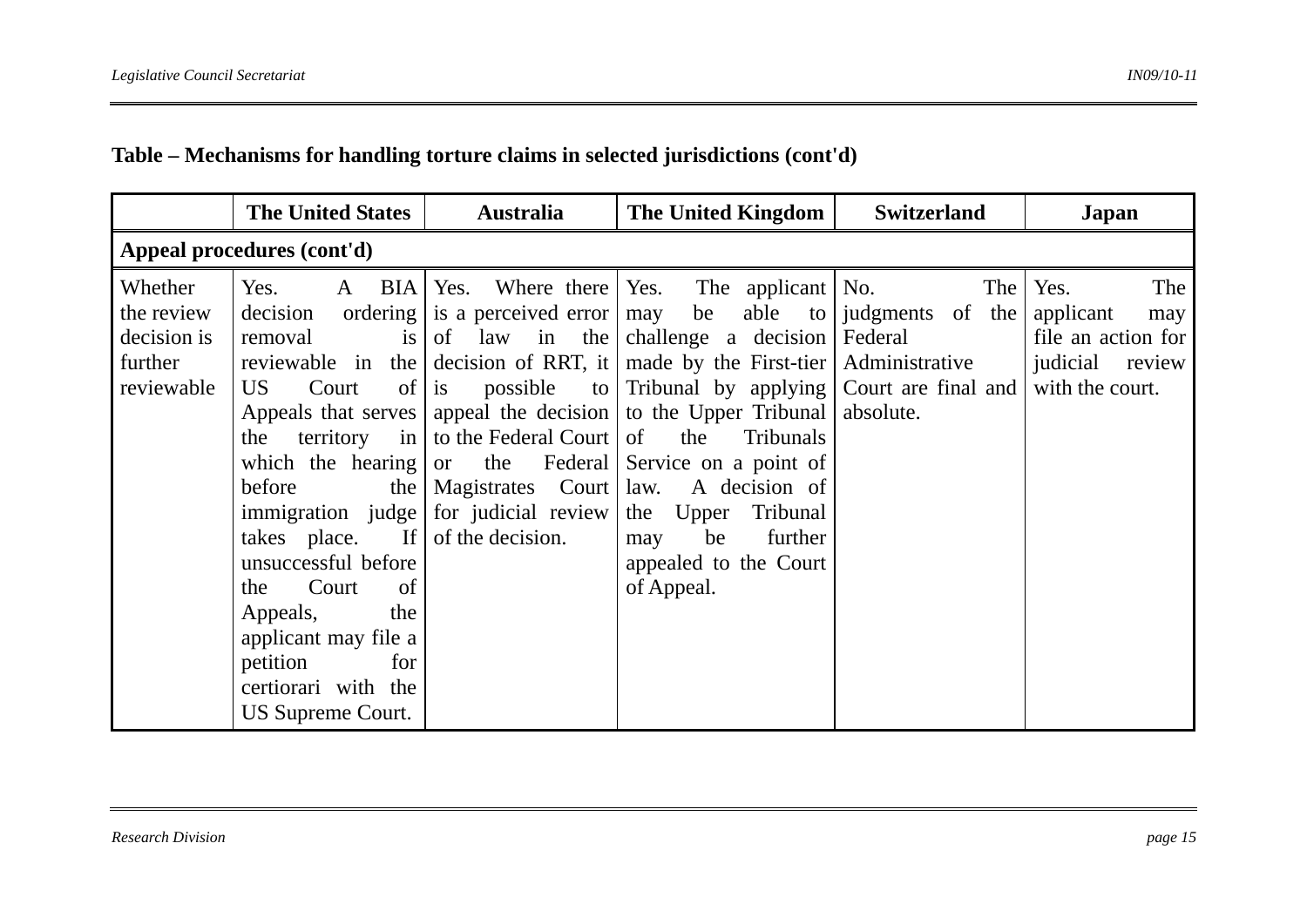|                                                                          | <b>The United States</b>                                                               | <b>Australia</b>                                                                                                                                                                                                                         | The United Kingdom                                                                                                                                                                                                                                                | <b>Switzerland</b>                                                                                                                                                                                                                      | Japan                                                                                                                                                                                                          |  |  |
|--------------------------------------------------------------------------|----------------------------------------------------------------------------------------|------------------------------------------------------------------------------------------------------------------------------------------------------------------------------------------------------------------------------------------|-------------------------------------------------------------------------------------------------------------------------------------------------------------------------------------------------------------------------------------------------------------------|-----------------------------------------------------------------------------------------------------------------------------------------------------------------------------------------------------------------------------------------|----------------------------------------------------------------------------------------------------------------------------------------------------------------------------------------------------------------|--|--|
|                                                                          | Humanitarian considerations to grant protection to applicants with the risk of torture |                                                                                                                                                                                                                                          |                                                                                                                                                                                                                                                                   |                                                                                                                                                                                                                                         |                                                                                                                                                                                                                |  |  |
| Availability<br>of protection<br>under<br>humanitarian<br>considerations | Not applicable.                                                                        | The<br>Minister<br>for $\vert$<br>Immigration<br>and<br>Citizenship<br>may<br>exercise discretionary<br>substitute<br>power to<br>the decision of RRT<br>for one that is more<br>favourable<br>the<br>to<br>applicant.                   | Human rights claims<br>be<br>made<br>under<br>can<br>ECHR at any stage of<br>the asylum process, and<br>such applications will<br>considered<br>be<br>by<br>UKBA as an asylum<br>claim.                                                                           | Switzerland<br>may<br>grant<br>temporary<br>protection to persons<br>in need of protection<br>as long as they are<br>exposed to a serious<br>general danger.                                                                            | MOJ may provide<br>Special Permission<br>to Stay to those<br>who do not meet<br>the refugee criteria<br>but are unable to<br>their<br>return<br>to<br>of<br>origin<br>country<br>for<br>compelling<br>reasons. |  |  |
| Criteria for<br>granting<br>protection                                   | Not applicable.                                                                        | Australia's<br>international<br>obligation under CAT<br>is one of the relevant  <br>that<br>the<br>factors<br>Minister<br>for<br>Immigration<br>and<br>Citizenship<br>would<br>consider in exercising<br>such<br>discretionary<br>power. | It is sufficient for an<br>applicant to show that<br>there<br>substantial<br>are<br>grounds for believing<br>that returning to home<br>country will expose the<br>applicant to a real risk.<br>Where the real risk test<br>is met, protection will<br>be granted. | Temporary<br>admission is granted<br>expulsion<br>if<br>is:<br>unreasonable (due to<br>inadmissible<br>war),<br><i>(violation)</i><br>of<br>ECHR),<br><b>or</b><br>impossible (journey)<br>back not possible for<br>technical reasons). | criteria<br>for<br>The<br>granting<br>the<br>Permission are not<br>disclosed.<br>Nevertheless,<br>Article 3 of CAT<br>may be one of the<br>considerations.                                                     |  |  |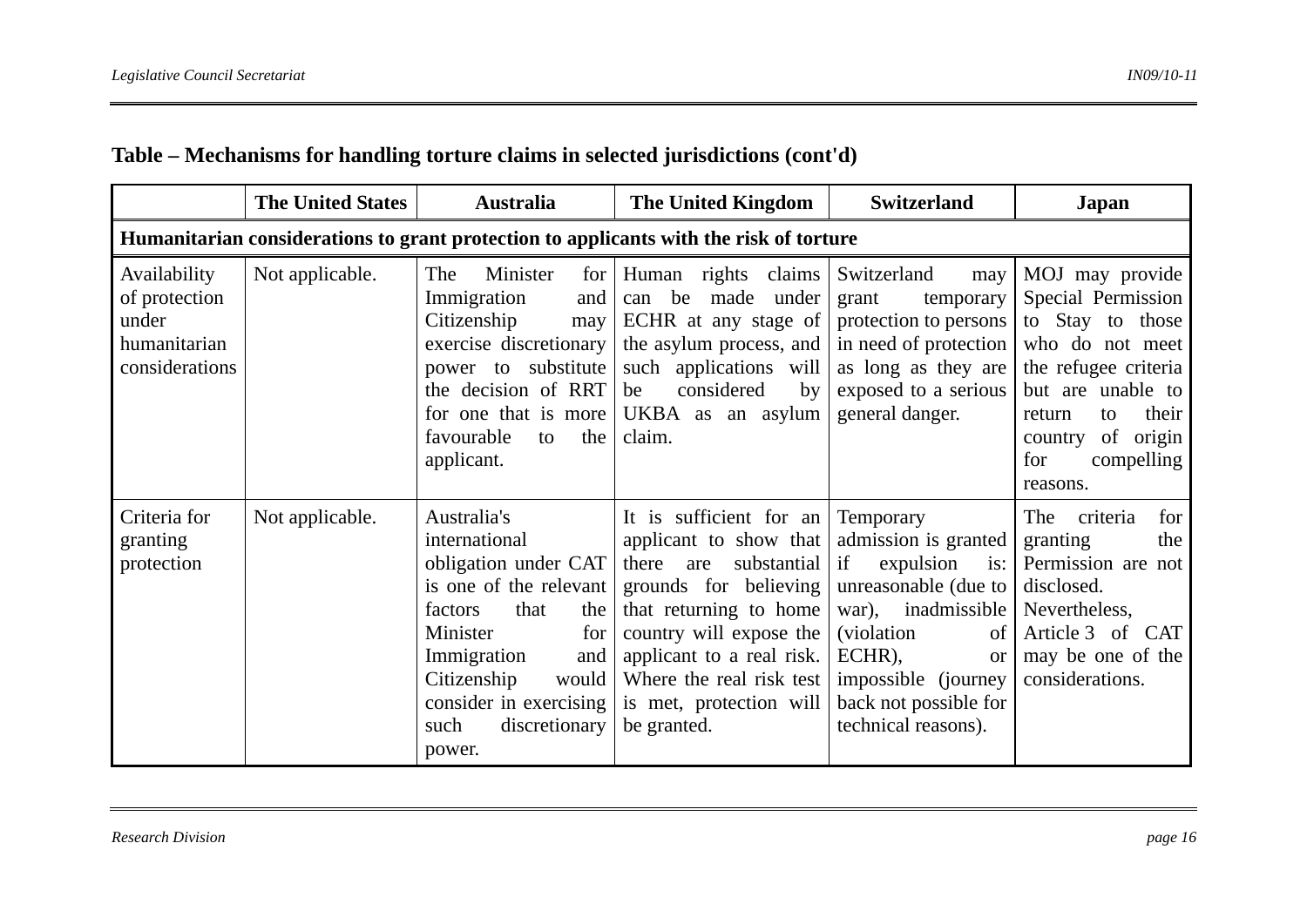|                                                                                   | <b>The United States</b>                                                                                                                                                                                                                                                                                                                  | <b>Australia</b>                                                                                                                                                                                                                                                                | <b>The United Kingdom</b>                                                                                                                                                                                                                                              | <b>Switzerland</b>                                                                                                                                                                                                                                               | Japan                                                                                                                                                                                                                                                                                                     |  |
|-----------------------------------------------------------------------------------|-------------------------------------------------------------------------------------------------------------------------------------------------------------------------------------------------------------------------------------------------------------------------------------------------------------------------------------------|---------------------------------------------------------------------------------------------------------------------------------------------------------------------------------------------------------------------------------------------------------------------------------|------------------------------------------------------------------------------------------------------------------------------------------------------------------------------------------------------------------------------------------------------------------------|------------------------------------------------------------------------------------------------------------------------------------------------------------------------------------------------------------------------------------------------------------------|-----------------------------------------------------------------------------------------------------------------------------------------------------------------------------------------------------------------------------------------------------------------------------------------------------------|--|
| Legal aid and other support                                                       |                                                                                                                                                                                                                                                                                                                                           |                                                                                                                                                                                                                                                                                 |                                                                                                                                                                                                                                                                        |                                                                                                                                                                                                                                                                  |                                                                                                                                                                                                                                                                                                           |  |
| Whether<br>publicly-<br>funded free<br>legal<br>assistance is<br>provided         | Applicants may<br>No.<br>seek<br>legal<br>representation at their<br>own expense.                                                                                                                                                                                                                                                         | free<br>Yes,<br>legal<br>assistance<br><i>is</i><br>available through the<br>government's<br>Immigration Advice<br>Application<br>and<br>Scheme<br>Assistance<br>("IAAAS").                                                                                                     | Yes, free legal assistance<br>is available to asylum<br>seekers who have either<br>no income, or very low<br>income.                                                                                                                                                   | Yes,<br>publicly-funded<br>legal<br>aid<br>is<br>available to those<br>applicants who are<br>unable to<br>afford<br>counsel.                                                                                                                                     | No.<br>state-sponsored<br>aid<br>is<br>legal<br>not<br>available<br>to<br>asylum<br>seekers.                                                                                                                                                                                                              |  |
| Whether free<br>legal<br>assistance is<br>provided by<br>private<br>organizations | <b>EOIR</b> maintains<br>Yes.<br>a list of free legal<br>service providers who<br>meet the qualifications<br>specified<br>the<br>in<br>regulations.<br>This list<br>is updated<br>quarterly<br>and is provided<br>to<br>in<br>applicants<br>immigration<br>It is<br>proceedings.<br>available<br>also<br><sub>on</sub><br>EOIR's website. | If applicants<br>Yes.<br>seek<br>want<br>to<br>immigration<br>assistance<br>from<br>someone who is not<br>an IAAAS provider,<br>they may arrange it<br>at their own cost.<br>Nevertheless,<br>some<br>migration<br>agents<br>offer<br>may<br>"pro-bono"<br>or free<br>services. | Yes. There are NGOs to<br>provide<br>free<br>legal<br>assistance<br>and<br>representation<br>the<br>to<br>most vulnerable asylum<br>seekers in their asylum<br>UKBA<br>applications to<br>and all stages of appeals<br>to the Tribunal, Court of<br>Appeal and beyond. | Yes.<br>There<br>are<br>NGOs in almost all<br>the<br>cantons,<br>providing<br>free<br>legal advice and/or $\vert$<br>representation for<br>asylum<br>seekers.<br>These<br>legal<br>advisory<br>services  <br>are coordinated by<br>the Swiss Refugee<br>Council. | Yes.<br>Limited legal<br>assistance is provided<br>by the United Nations<br>High<br>Commissioner<br>for<br>Refugees<br>and<br>private<br>foundations.<br>There are also some<br>lawyers working on a<br>pro bono basis while<br>others for reduced fees<br>or a nominal charge to<br>help asylum seekers. |  |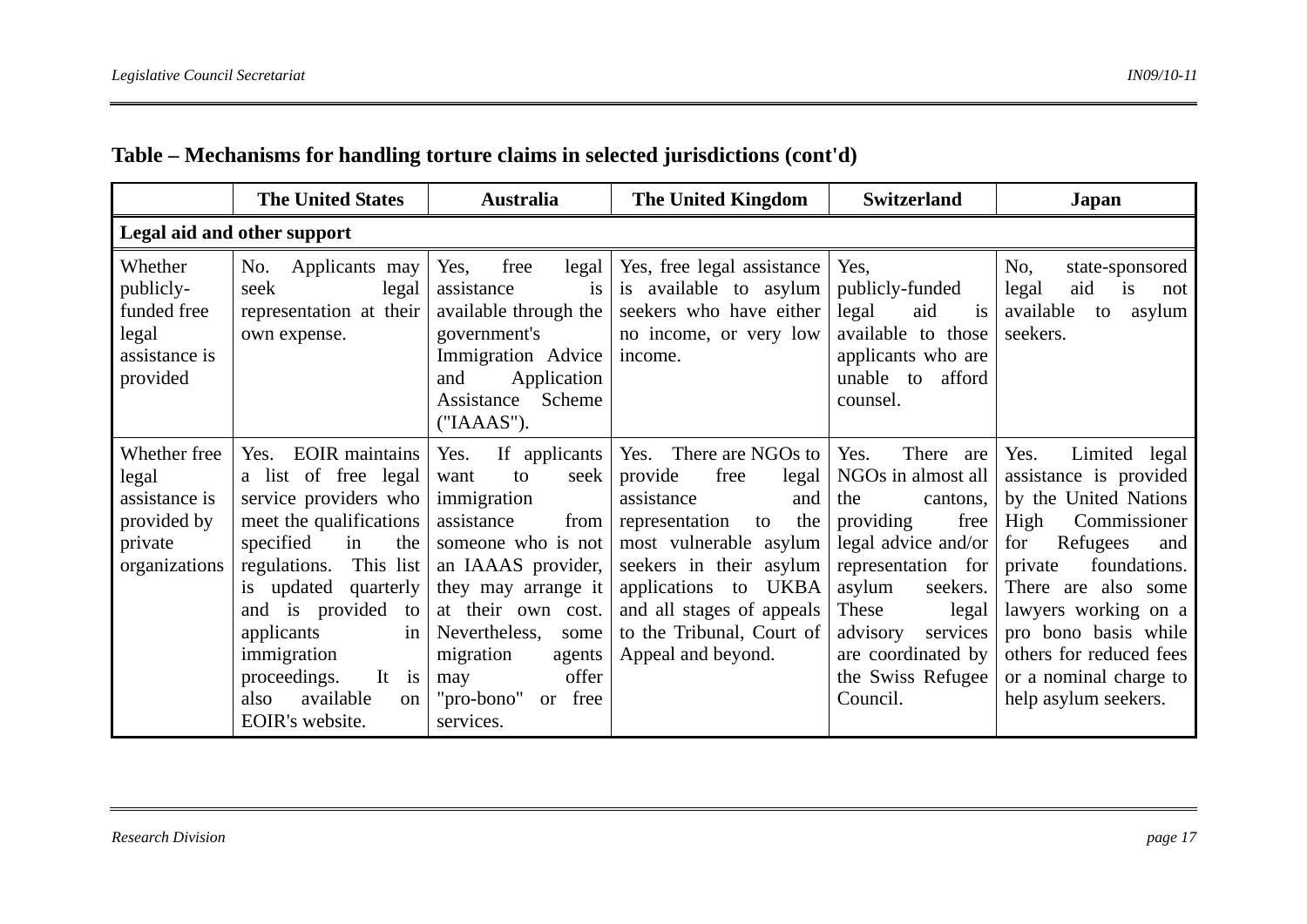|                                                    | <b>The United States</b>                                                                                                                                                                                                                                                            | <b>Australia</b>                                                                                                                                                                               | <b>The United Kingdom</b>                                                                                                                                                                                                                                                                                     | <b>Switzerland</b>                                                                                                                                                                              | Japan                                                                                                                                                                                                                                                                                                                           |  |
|----------------------------------------------------|-------------------------------------------------------------------------------------------------------------------------------------------------------------------------------------------------------------------------------------------------------------------------------------|------------------------------------------------------------------------------------------------------------------------------------------------------------------------------------------------|---------------------------------------------------------------------------------------------------------------------------------------------------------------------------------------------------------------------------------------------------------------------------------------------------------------|-------------------------------------------------------------------------------------------------------------------------------------------------------------------------------------------------|---------------------------------------------------------------------------------------------------------------------------------------------------------------------------------------------------------------------------------------------------------------------------------------------------------------------------------|--|
| Legal aid and other support (cont'd)               |                                                                                                                                                                                                                                                                                     |                                                                                                                                                                                                |                                                                                                                                                                                                                                                                                                               |                                                                                                                                                                                                 |                                                                                                                                                                                                                                                                                                                                 |  |
| Whether<br>applicants<br>are<br>allowed to<br>work | Applicants<br>cannot<br>apply<br>work<br>for<br>authorization<br>when<br>applying for asylum.<br>They can apply for<br>work authorization if<br>150 days have passed<br>filed<br>they<br>since<br>application,<br>asylum<br>and no decision has<br>been made on the<br>application. | Generally,<br>permission<br>to<br>work is available<br>applicants<br>to<br>who are on a<br>bridging visa and<br>actively engaged<br>with DIAC to<br>resolve<br>their<br>immigration<br>status. | The majority of asylum<br>applicants<br>not<br>are<br>permitted to work while<br>their application is being<br>considered.<br>However, if<br>they have waited longer<br>than 12 months for UKBA<br>to make an initial decision<br>on the asylum application,<br>they<br>request<br>may<br>permission to work. | Applicants<br>receive<br>work<br>permits<br>after<br>three<br>to<br>six months have<br>passed<br>since<br>application,<br>depending<br>on<br>the canton and<br>the<br>circumstances.            | For those asylum seekers<br>who hold valid visas at<br>the time of application,<br>their status of residence<br>will<br>be changed into<br>"Designated Activities",<br>after<br>and<br>more<br>than<br>six months<br>the<br>since<br>of<br>submission<br>application,<br>the<br>Immigration Bureau will<br>issue a work permit. |  |
| Economic<br>and social<br>support                  | social benefits,<br>No<br>housing<br>like<br>and<br>food, is provided by<br>the US government.                                                                                                                                                                                      | Asylum Seeker<br>Assistance<br>Scheme provides<br>limited financial<br>assistance, health<br>care and other<br>services<br>to<br>applicants<br>who<br>are identified as<br>vulnerable.         | The case owner will assess<br>applicants' circumstances<br>and decide if they meet the<br>requirements to receive<br>Applicants may<br>support.<br>qualify<br>for<br>help<br>with<br>housing and living costs.<br>If housing is provided, the<br>applicant will not be able<br>to choose where to live.       | Applicants<br>are<br>assigned<br>to<br>cantons<br>where<br>they<br>be<br>may<br>housed<br>in<br>shelters<br>and<br>receive<br>social<br>benefits<br><b>or</b><br>aid<br>emergency<br>if needed. | The government provides<br>financial assistance for<br>applicants in serious need<br>through the<br>Refugee<br>Assistance Headquarters,<br>quasi-governmental<br>a<br>organization.                                                                                                                                             |  |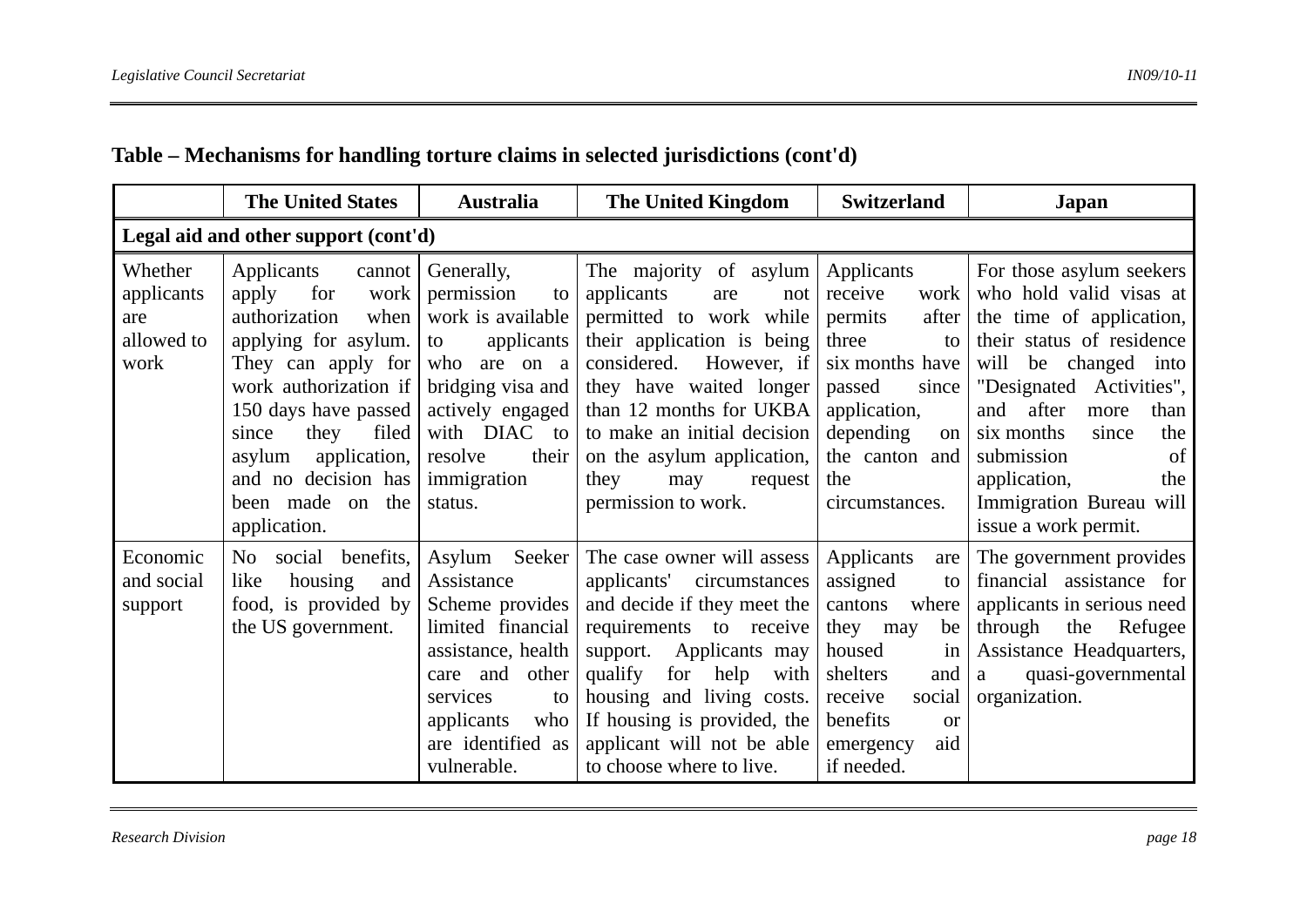#### **References**

#### The United States

- 1. *Code of Federal Regulations*. Available from: http://www.gpoaccess.gov/cfr/ [Accessed April 2011].
- 2. *Committee against Torture Consideration of Reports Submitted by States Parties under Article 19 of the Convention: Second periodic reports of States parties due in 1999: United States of America (6 May 2005*). Available from: http://www.state.gov/documents/organization/62175.pdf [Accessed April 2011].
- 3. Congressional Research Service. (2004) *The U.N. Convention Against Torture: Overview of U.S. Implementation Policy Concerning the Removal of Aliens*. Available from: http://trac.syr.edu/immigration/library/P47.pdf [Accessed April 2011].
- 4. Foreign *Form and Restructuring Act of 1998.* Available from: http://departamento.pucp.edu.pe/ciencias-sociales/tukuymigra/images/normativa/USAN\_LEG\_REF\_1998.10.21.pdf [Accessed April 2011].
- 5. Germain, R. (2007) *AILA's Asylum Primer: A Practical Guide to U.S. Asylum Law and Procedure*. Fifth Edition. Washington DC, The American Immigration Lawyers Association.
- 6. *Immigration and Nationality Act*. Available from: http://www.uscis.gov/propub/DocView/slbid/1/2 [Accessed April 2011].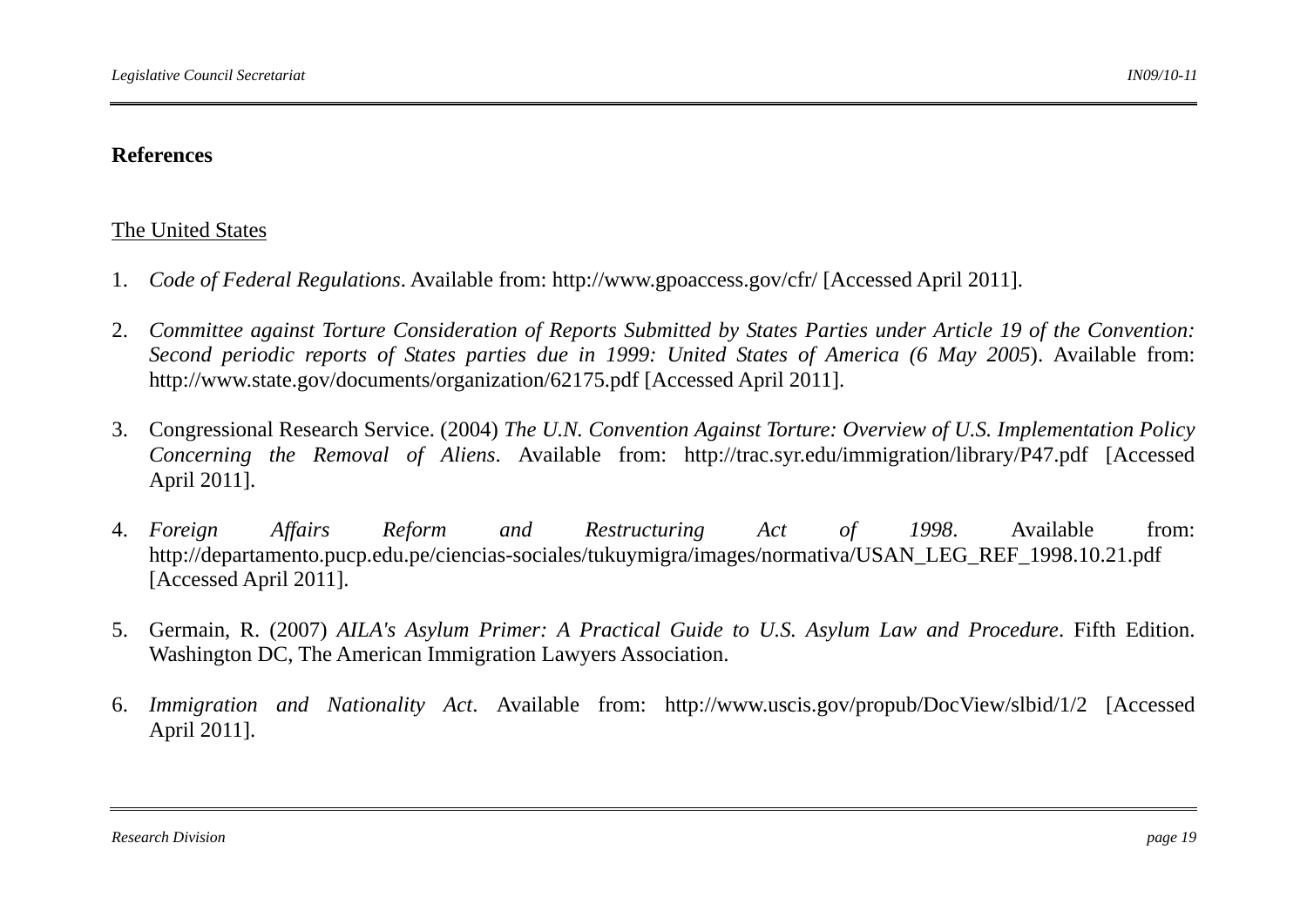- 7. Legomsky, S.H. (2009) Refugees, Asylum and the Rule of Law in the USA. *Refugees, Asylum Seekers and the Rule of Law: Comparative Perspectives*. New York, Cambridge University Press.
- 8. *List of issues to be considered during the examination of the second periodic report of the United States of America: Response of the United States of America*. Available from: http://www2.ohchr.org/english/bodies/cat/docs/AdvanceVersions/listUSA36\_En.pdf [Accessed April 2011].
- 9. Musalo, K. et al. (2008) *Refugee Law and Policy: A Comparative and International Approach*. Third Edition. Durham, Carolina Academic Press.
- 10. *U.S. Citizenship and Immigration Services*. (2011) Available from: http://www.uscis.gov/portal/site/uscis [Accessed April 2011].
- 11. U.S. Department of Justice Executive Office for Immigration Review. (2009) *Who Can Represent Aliens in Immigration Proceedings*. Available from: http://www.justice.gov/eoir/press/09/WhoCanRepresentAliensFactSheet10022009.pdf [Accessed April 2011].
- 12. U.S. U.S. Department of Justice. (2011a) *Board of Immigration Appeals*. Available from: http://www.justice.gov/eoir/biainfo.htm [Accessed April 2011].
- 13. U.S. Department of Justice. (2011b) *Executive Office for Immigration Review*. (2011) Available from: http://www.justice.gov/eoir/index.html [Accessed April 2011].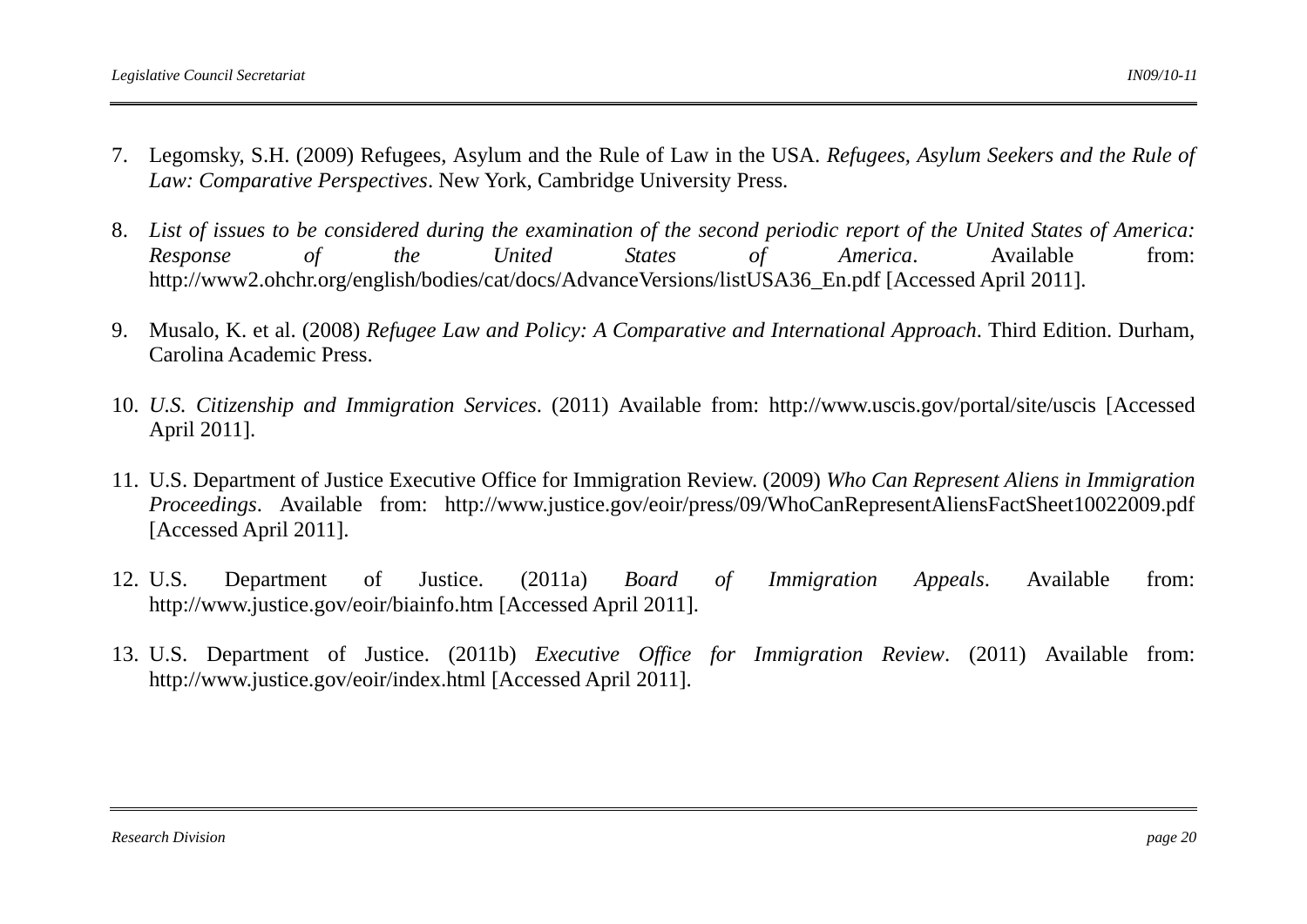#### Australia

- 14. *Committee against Torture Consideration of Reports submitted by States Parties under Article 19 of the Convention: Second periodic report of States parties due in 1994: Australia (19 October 1999)*. Available from: http://www.unhchr.ch/tbs/doc.nsf/898586b1dc7b4043c1256a450044f331/f4d1f28cb7cc358ec12569840045d580/\$FILE/ G0042122.pdf [Accessed February 2011].
- 15. *Committee against Torture Consideration of Reports submitted by States Parties under Article 19 of the Convention: Third periodic report of States parties due in 2004: Australia (7 April 2005)*. Available from: http://www.unhchr.ch/tbs/doc.nsf/898586b1dc7b4043c1256a450044f331/77888798b9760db3c12570d80038d393/\$FIL E/G0542075.pdf [Accessed February 2011].
- 16. *Committee against Torture Fortieth session Summary Record (Partial) of the 815th Meeting (30 April 2008)*. Available from:http://daccess-dds-ny.un.org/doc/UNDOC/GEN/G08/415/86/PDF/G0841586.pdf?OpenElement [Accessed] February 2011].
- 17. *Consolidated Written Replies by the Government of Australia to the List of Issues to be taken up in connection with the consideration of the Fourth Periodic Report of Australia (7 April 2008)*. Available from: http://www2.ohchr.org/english/bodies/cat/docs/AdvanceVersions/CAT.C.AUS.Q.4.Add.1.Rev.1\_en.doc [Accessed February 2011].
- 18. Department of Immigration and Citizenship. (2011) *Seeking protection in Australia*. Available from: http://www.immi.gov.au/visas/humanitarian/\_pdf/seeking-protection-in-australia.pdf [Accessed April 2011].
- 19. *Department of Immigration and Citizenship*. (2011) Available from: http://www.immi.gov.au/ [Accessed April 2011].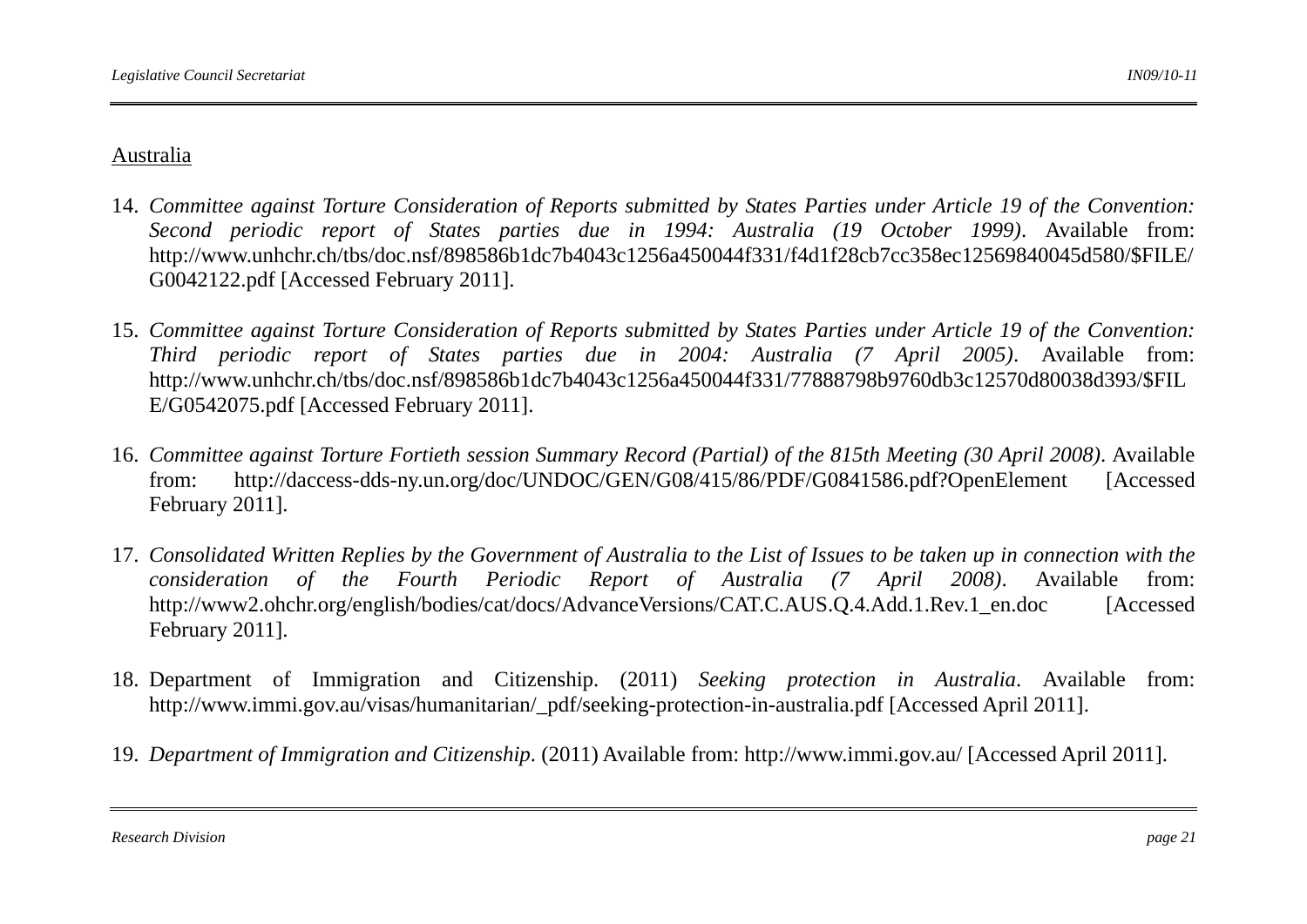- 20. *Migration Act 1958*. Available from: http://www.comlaw.gov.au/Series/C2004A07412 [Accessed April 2011].
- 21. *Migration Regulations 1994*. Available from: http://www.comlaw.gov.au/Series/F1996B03551 [Accessed April 2011].
- 22. Migration Review Tribunal & Refugee Review Tribunal. (2010) *Guide to Refugee Law in Australia*. Available from: http://www.mrt-rrt.gov.au/Conduct-of-reviews/Guide-to-Refugee-Law/Guide-to-Refugee-Law-in-Australia/default.aspx [Accessed April 2011].
- 23. *Migration Review Tribunal & Refugee Review Tribunal*. (2011) Available from: http://mrt-rrt.gov.au/default.aspx [Accessed April 2011].
- 24. *Refugee Council of Australia*. (2011) Available from: http://www.refugeecouncil.org.au/ [Accessed April 2011].
- 25. Refugee Refugee Review Tribunal. (2010) *Information about Tribunal Hearings*. Available from: http://www.mrt-rrt.gov.au/ArticleDocuments/131/R18.pdf.aspx [Accessed February 2011].
- 26. Refugee Review Tribunal. (2011) *The Refugee Review Tribunal An overview*. Available from: http://www.mrt-rrt.gov.au/ArticleDocuments/46/R8.pdf.aspx [Accessed February 2011].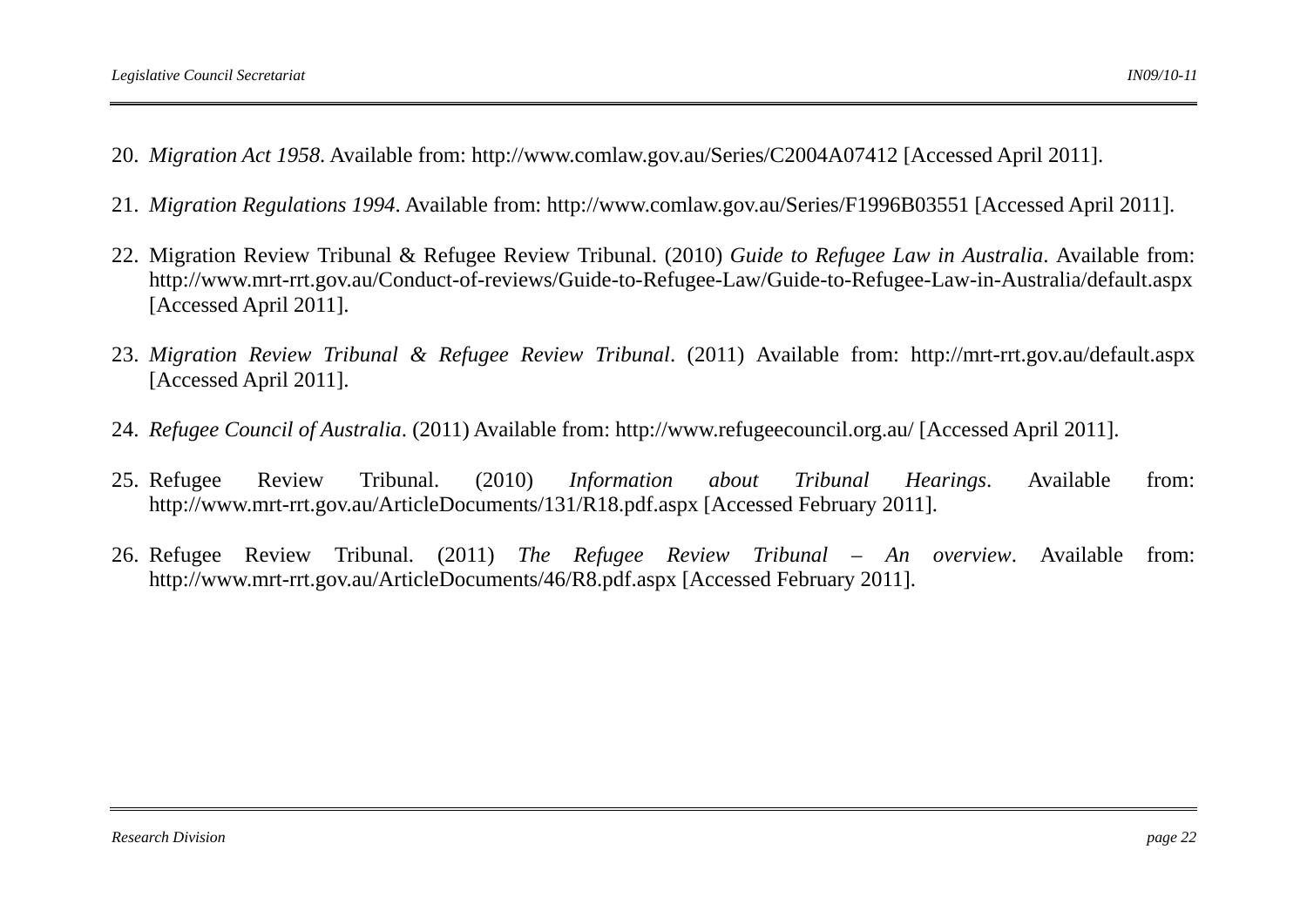### The United Kingdom

- 27. *Committee against Torture Consideration of Reports submitted by States Parties under Article 19 of the Convention: Fourth periodic report of States parties due in 2002 (6 November 2003): United Kingdom of Great Britain and Northern* **Ireland**. The *Ireland* **Ireland Ireland Ireland Ireland Ireland Ireland Ireland** *Reland* **I** http://www.unhchr.ch/tbs/doc.nsf/898586b1dc7b4043c1256a450044f331/f2a132751c78b199c1256f4e004cd35d/\$FILE/ G0442286.pdf [Accessed April 2011].
- 28. *Committee against Torture Thirty-third session Summary Record of the 624th Meeting (17 November 2004)*. Available from: http://www.unhchr.ch/tbs/doc.nsf/898586b1dc7b4043c1256a450044f331/e3d7278cd5eb6b9dc125702a00302055/ \$FILE/G0444667.pdf [Accessed April 2011].
- 29. European Council on Refugees and Exiles. (2010) *Survey on Legal Aid for Asylum Seekers in Europe*. Available from: http://www.ecre.org/files/ECRE\_ELENA\_Survey\_on\_%20Legal\_Aid\_for\_Asylum%20Seekers\_in\_Europe\_October\_2 010.pdf [Accessed April 2011].
- 30. *Human Rights Act 1998*. Available from: http://www.legislation.gov.uk/ukpga/1998/42/contents [Accessed April 2011].
- 31. Independent Asylum Commission. (2008) *Interim Findings Fit for Purpose Yet*? Available from: http://www.independentasylumcommission.org.uk/files/Fit%20for%20Purpose%20Yet.pdf [Accessed April 2011].
- 32. Kneebone, S. (2009) Conclusions on the Rule of Law. *Refugees, Asylum Seekers and the Rule of Law: Comparative Perspectives*. New York, Cambridge University Press.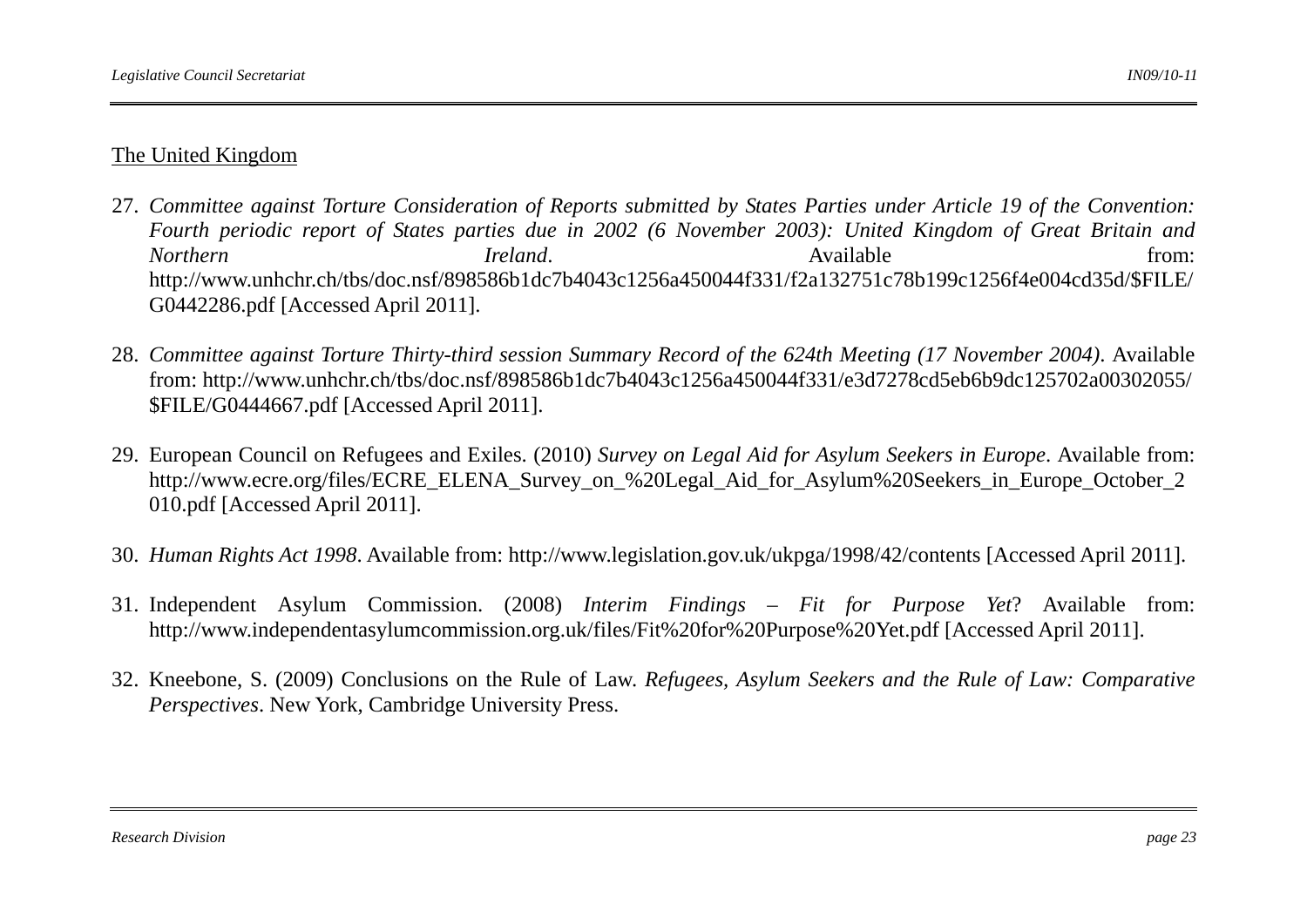- 33. *Nationality, Immigration and Asylum Act 2002*. Available from: http://www.legislation.gov.uk/ukpga/2002/41/contents [Accessed April 2011].
- 34. O'Sullivan, M. (2009) The Intersection .between the International, the Regional and the Domestic: Seeking Asylum in the UK. *Refugees, Asylum Seekers and the Rule of Law: Comparative Perspectives*. New York, Cambridge University Press.
- 35. *Tribunals Service Immigration and Asylum*. (2011) Available from: http://www.tribunals.gov.uk/ImmigrationAsylum/ [Accessed April 2011].
- 36. UK Border Agency. (2010) *Considering Human Rights Claims*. Available from: http://www.ukba.homeoffice.gov.uk/sitecontent/documents/policyandlaw/asylumprocessguidance/consideringanddecidi ngtheclaim/guidance/consideringhrclaims.pdf?view=Binary [Accessed April 2011].
- 37. *UK Border Agency*. (2011) Available from: http://www.ukba.homeoffice.gov.uk/ [Accessed April 2011].
- 38. *UNCAT UNCAT Hearing: Provisions of lists of issues to state parties*. Available from: http://www2.ohchr.org/english/bodies/cat/docs/UKresponses.pdf [Accessed April 2011].

#### Switzerland

39. *Asylum Act of 1998*. Available from: http://www.admin.ch/ch/e/rs/142\_31/index.html [Accessed April 2011].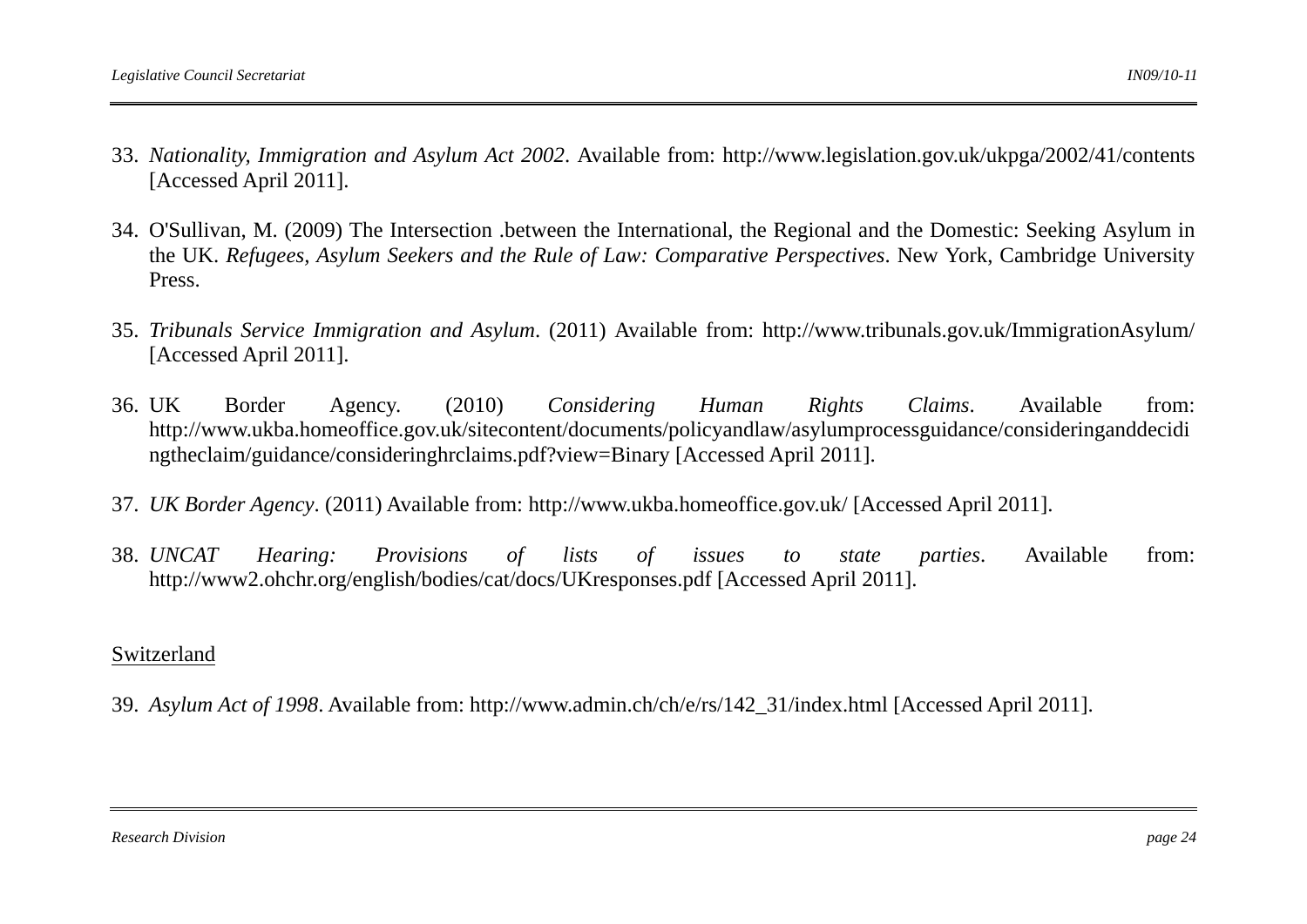- 40. *Committee against Torture Consideration of Reports submitted by States Parties under Article 19 of the Convention: Fourth periodic report of States parties due in 2000: Switzerland (18 December 2002)*. Available from: http://www.unhchr.ch/tbs/doc.nsf/898586b1dc7b4043c1256a450044f331/f57eefc357d9ffeac1256f3900311806/\$FILE/ G0442509.pdf [Accessed April 2011].
- 41. *Committee against Torture Consideration of Reports submitted by States Parties under Article 19 of the Convention: Sixth periodic report of States parties due in 2000: Switzerland (2 July 2008)*. Available from: http://www2.ohchr.org/english/bodies/cat/cats44.htm [Accessed April 2011].
- 42. *Committee against Torture Consideration of Reports submitted by States Parties under Article 19 of the Convention: Third periodic report of States parties due in 1996: Switzerland (7 November 1996)*. Available from: http://www.unhchr.ch/tbs/doc.nsf/(Symbol)/15c10d5db548248d802565310061a9d3 [Accessed April 2011].
- 43. *Committee against Torture Thirty-fourth session Summary Record (Partial) of the First Part of the 648th Meeting*  (9 May 2005). **Available** from: http://www.unhchr.ch/tbs/doc.nsf/898586b1dc7b4043c1256a450044f331/da06bcc46761bf0fc125700a006de742/\$FILE/ G0541625.pdf [Accessed April 2011].
- 44. European Council on Refugees and Exiles. (2010) *Survey on Legal Aid for Asylum Seekers in Europe*. Available from: http://www.ecre.org/files/ECRE\_ELENA\_Survey\_on\_%20Legal\_Aid\_for\_Asylum%20Seekers\_in\_Europe\_October\_2 010.pdf [Accessed April 2011].
- 45. Federal Federal Administrative Court. (2007) *The Federal Administrative Court*. Available from: http://www.bvger.ch/medien/00554/index.html?lang=de&download=NHzLpZeg7t,lnp6I0NTU042l2Z6ln1acy4Zn4Z2q ZpnO2Yuq2Z6gpJCDdIN7gmym162epYbg2c\_JjKbNoKSn6A-- [Accessed April 2011].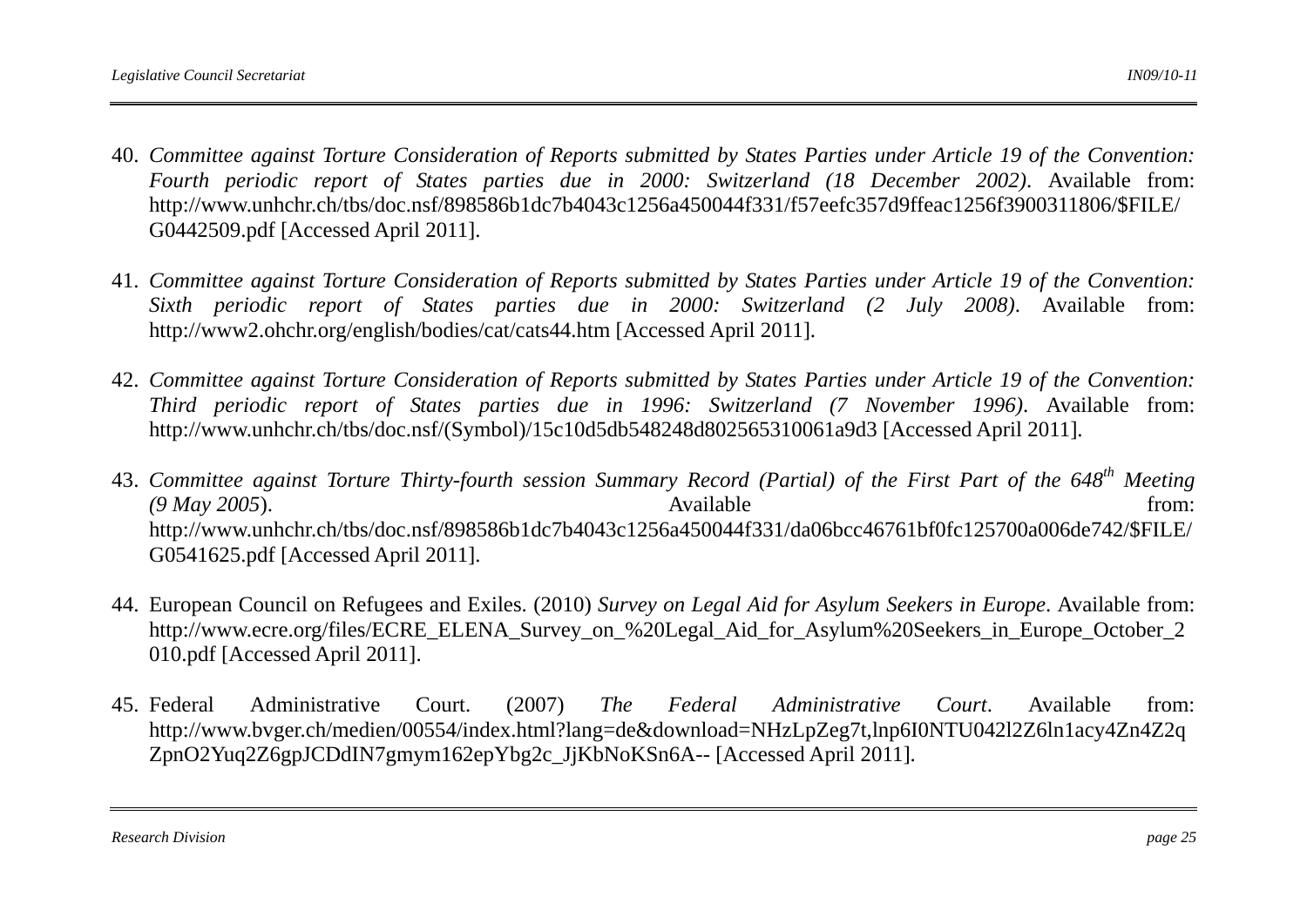- 46. *Federal Office for Migration*. (2011) Available from: http://www.bfm.admin.ch/bfm/en/home.html [Accessed April 2011].
- 47. Swiss Refugee Council. (2010) *Submission to the Committee against Torture on the sixth periodic report of Switzerland*. Available from: http://www2.ohchr.org/english/bodies/cat/docs/ngos/SRC\_Switzerland44.pdf [Accessed April 2011].

#### Japan

- 48. CAT Network Japan. (2007) *The Alternative Report on the Japanese Government's Report of the Convention Against Torture and Other Cruel, Inhuman or Degrading Treatment or Punishment*. Available from: http://www2.ohchr.org/english/bodies/cat/docs/ngos/CAT\_Network\_Japan.pdf [Accessed April 2011].
- 49. *Committee against Torture Consideration of Reports submitted by States Parties under Article 19 of the Convention: Conclusions and recommendations of the Committee against Torture: Japan (30 April - 18 May 2007)*. Available from: http://www2.ohchr.org/english/bodies/cat/cats38.htm [Accessed April 2011].
- 50. *Committee against Torture Consideration of Reports submitted by States Parties under Article 19 of the Convention: Initial report of States parties due in 1996: Japan (20 December 2005)*. Available from: http://www2.ohchr.org/english/bodies/cat/cats38.htm [Accessed April 2011].
- 51. Dean, M. (2006) *Japan: Refugees and Asylum Seekers*. A Written Report commissioned by United Nations High Commissioner for Refugees, Protection Information Section. Available from: http://www.unhcr.org/refworld/docid/43f4a4b94.html [Accessed April 2011].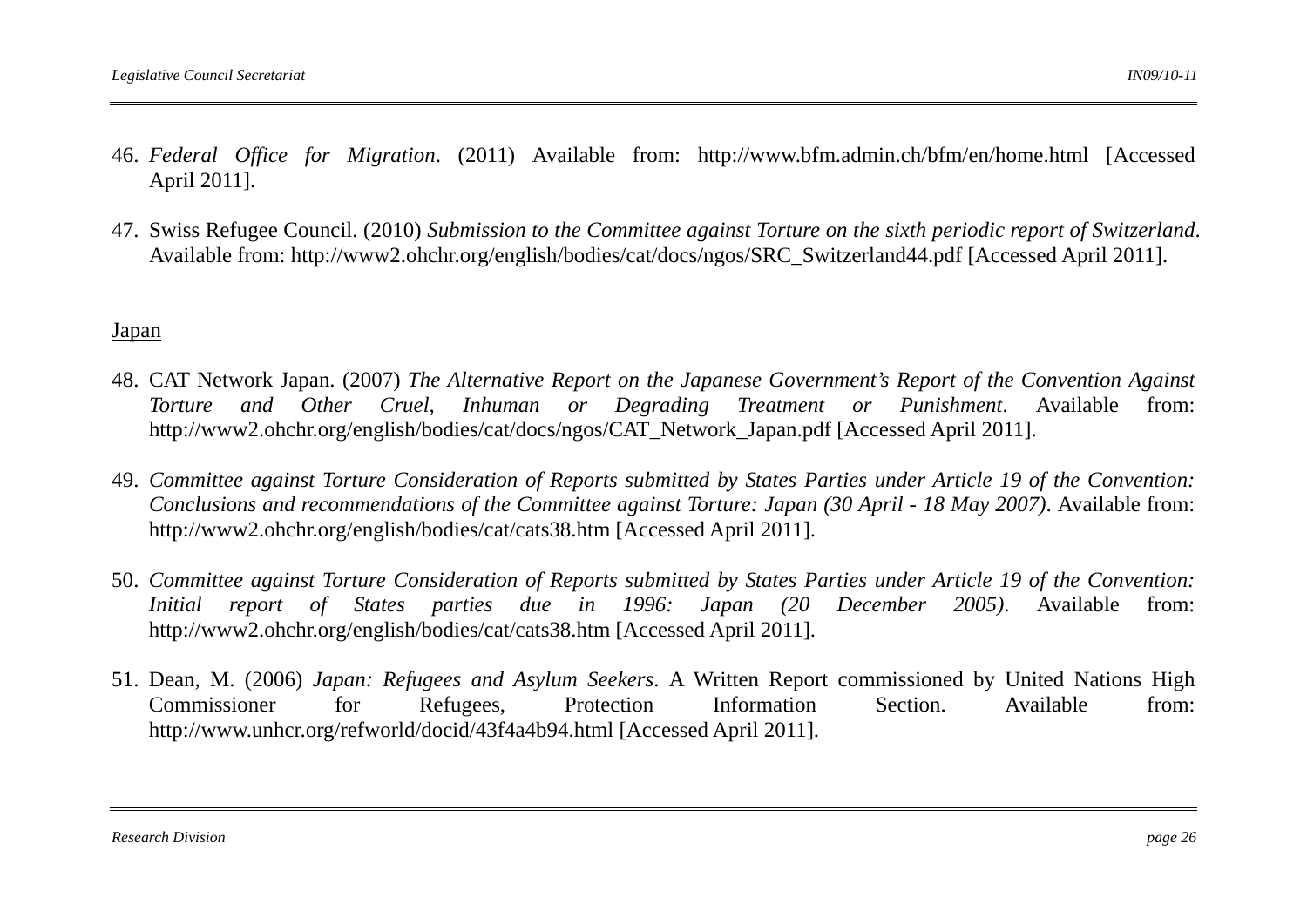- 52. Immigration Bureau Ministry of Justice. (2006) *A Guide to the Procedure for Recognition of Refugee Status*. Available from: http://www.immi-moj.go.jp/tetuduki/nanmin/pdf/English.pdf [Accessed April 2011].
- 53. *Immigration Control and Refugee Recognition Act*. Available from: http://www.moj.go.jp/ENGLISH/information/icrr-01.html [Accessed April 2011].
- 54. Japan Association for Refugees. (2008) *An explanation of the refugee application process in Japan and advice to those wishing to make an application.* Available from: http://www.refugee.or.jp/for refugee/pdf/tothose english 0904.pdf [Accessed April 2011].
- 55. Japan Association for Refugees. (2009) *Report of the International Symposium on Refugee Protection in the New Era and Civil Society*. Available from: http://www.refugee.or.jp/library/InternationalSymposiumEn09.pdf [Accessed April 2011].
- 56. Japan Federation of Bar Associations. (2007) *Japan Federation of Bar Associations Report on the Japanese Government's Implementation of the Convention against Torture and Other Cruel, Inhuman or Degrading Treatment or Punishment*. Available from: http://www2.ohchr.org/english/bodies/cat/docs/ngos/JFBA.pdf [Accessed April 2011].

### Others

57. *Convention against Torture and Other Cruel, Inhuman or Degrading Treatment or Punishment*. Available from: http://www2.ohchr.org/english/law/pdf/cat.pdf [Accessed April 2011].